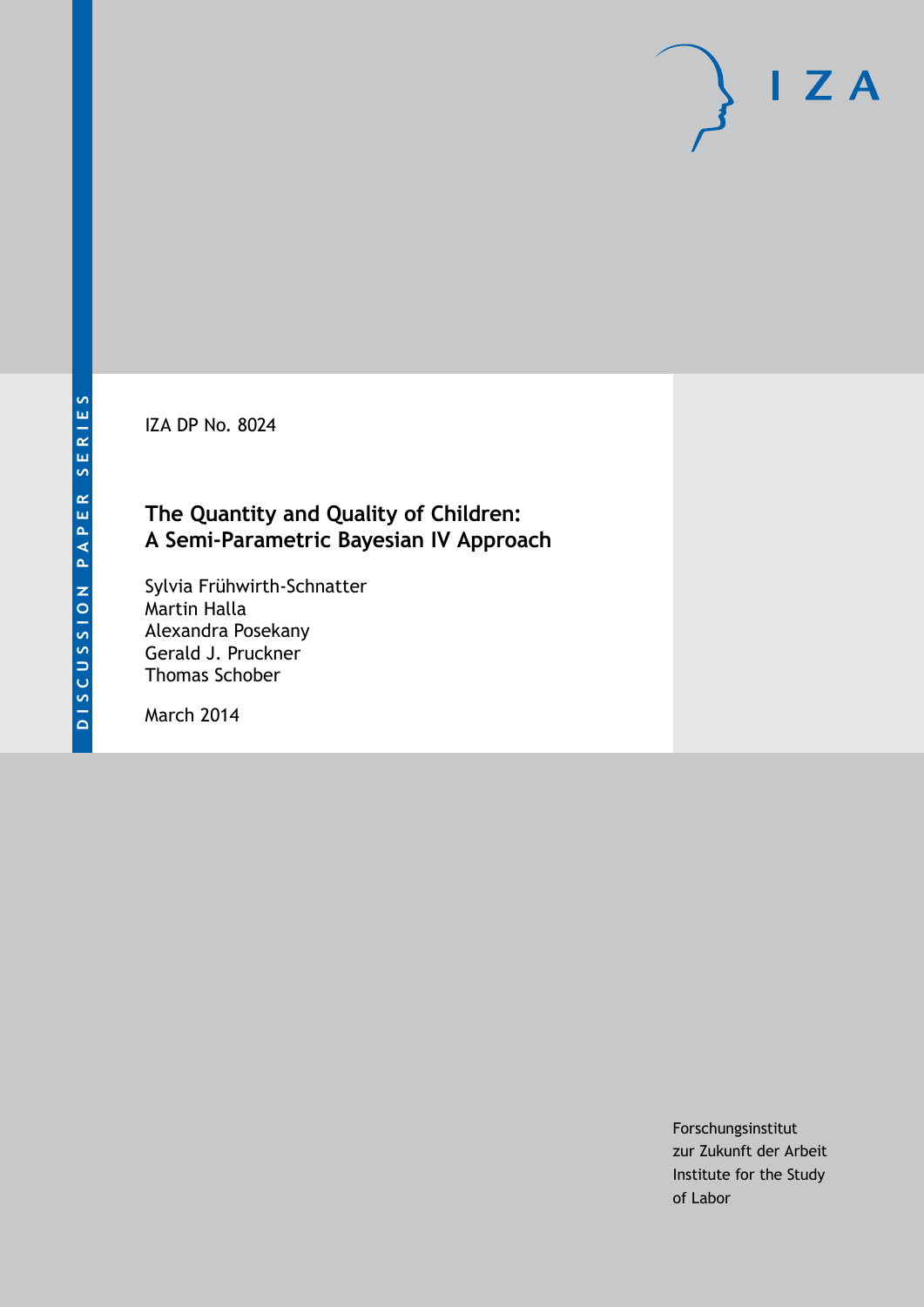# **The Quantity and Quality of Children: A Semi-Parametric Bayesian IV Approach**

### **Sylvia Frühwirth-Schnatter**

*Vienna University of Economics and Business*

### **Martin Halla**

*Johannes Kepler University of Linz and IZA*

### **Alexandra Posekany**

*Vienna University of Economics and Business*

### Discussion Paper No. 8024 March 2014

IZA

P.O. Box 7240 53072 Bonn **Germany** 

Phone: +49-228-3894-0 Fax: +49-228-3894-180 E-mail: [iza@iza.org](mailto:iza@iza.org)

Any opinions expressed here are those of the author(s) and not those of IZA. Research published in this series may include views on policy, but the institute itself takes no institutional policy positions. The IZA research network is committed to the IZA Guiding Principles of Research Integrity.

The Institute for the Study of Labor (IZA) in Bonn is a local and virtual international research center and a place of communication between science, politics and business. IZA is an independent nonprofit organization supported by Deutsche Post Foundation. The center is associated with the University of Bonn and offers a stimulating research environment through its international network, workshops and conferences, data service, project support, research visits and doctoral program. IZA engages in (i) original and internationally competitive research in all fields of labor economics, (ii) development of policy concepts, and (iii) dissemination of research results and concepts to the interested public.

<span id="page-1-0"></span>IZA Discussion Papers often represent preliminary work and are circulated to encourage discussion. Citation of such a paper should account for its provisional character. A revised version may be available directly from the author.

**Gerald J. Pruckner**

*Johannes Kepler University of Linz*

# **Thomas Schober**

*Johannes Kepler University of Linz*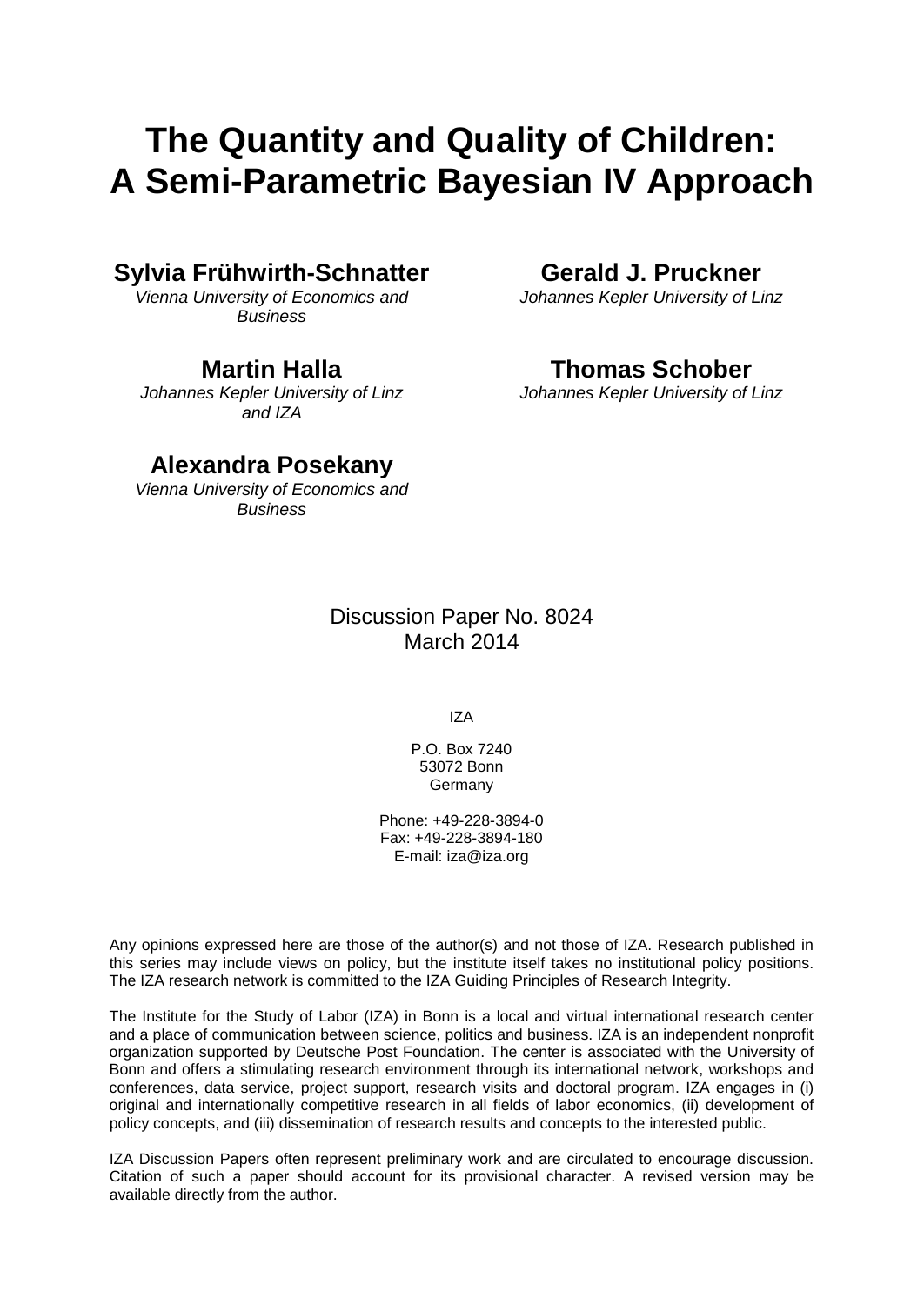IZA Discussion Paper No. 8024 March 2014

# **ABSTRACT**

# **The Quantity and Quality of Children: A Semi-Parametric Bayesian IV Approach[\\*](#page-1-0)**

Prior empirical research on the theoretically proposed interaction between the quantity and the quality of children builds on exogenous variation in family size due to twin births and focuses on human capital outcomes. The typical finding can be described as a statistically nonsignificant two-stage least squares (2SLS) estimate, with substantial standard errors. We regard these conclusions of no empirical support for the quantity-quality trade-off as premature and, therefore, extend the empirical approach in two ways. First, we add health as an additional outcome dimension. Second, we apply a semi-parametric Bayesian IV approach for econometric inference. Our estimation results substantiate the finding of a zero effect: we provide estimates with an increased precision by a factor of approximately twentythree, for a broader set of outcomes.

JEL Classification: J13, C26, C11, I20, J20, I10

Keywords: quantity-quality model of fertility, family size, human capital, health, semi-parametric Bayesian IV approach

Corresponding author:

Martin Halla Johannes Kepler University of Linz Department of Economics Altenberger Strasse 69 4040 Linz Austria E-mail: [martin.halla@jku.at](mailto:martin.halla@jku.at)

This research was funded by the Austrian Science Fund (FWF): National Research Network S103, The Austrian Center for Labor Economics and the Analysis of the Welfare State.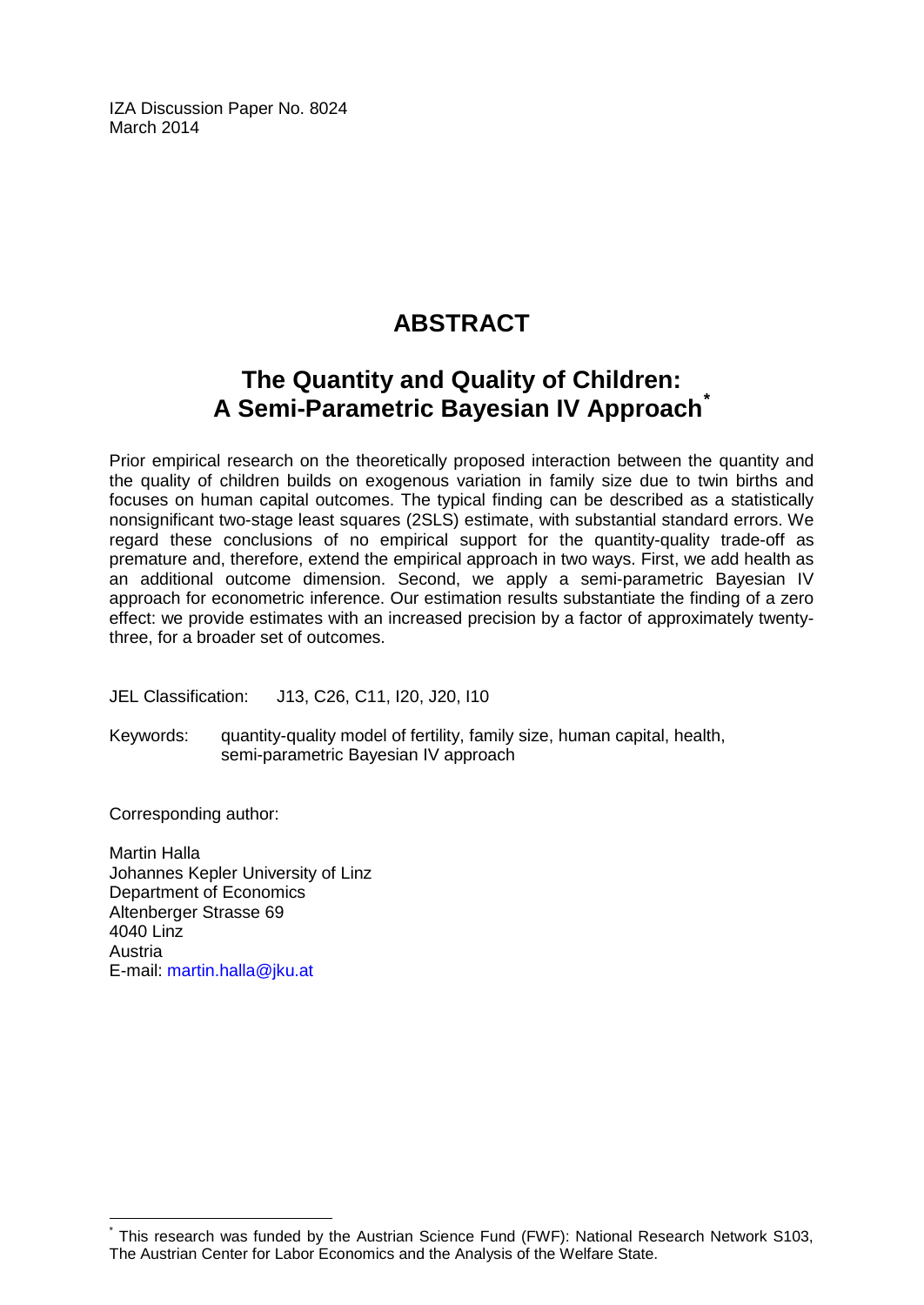### 1 Introduction

Motivated by the theoretically proposed interaction between the quantity and quality of children (Becker and Lewis, 1973; Willis, 1973; Becker and Tomes, 1976), economic scholars have an ongoing interest in the empirical effect of family size on child outcomes. While naïve estimations consistently show that children's human capital outcomes are negatively affected by a greater family size, more recent instrumental variable (IV) approaches rarely find statistically significant point estimates and tend to reject the quantity-quality trade- $\mathrm{off.}1$ 

We argue that the conclusions drawn from these recent IV approaches may be premature. First, the empirical studies have primarily examined educational and labor market outcomes. Although we agree that these two dimensions are important, the quantityquality trade-off may still materialize in other domains. For example, we consider health to be an important dimension.<sup>2</sup>

Second, it is debatable whether existing IV estimates on human capital outcomes are sufficiently precise to allow a conclusion of zero effects. The standard approach is based on two-stage least squares (2SLS) estimates that exploit exogenous variations in family size due to twin births and preferences for a mixed sibling-sex composition. A key concern with 2SLS, even with very large sample sizes, is whether the estimates are precise enough to be informative. For instance, Angrist et al. (2010) conducted a study based on Israeli data using the twin instrument and found an estimated effect of family size on college attendance of plus 1.7 percentage points, with a standard error of 5.2. This effect is clearly statistically nonsignificant. However, the corresponding 95 percent confidence interval is large, ranging from minus 8.5 to plus 11.9. We do not believe this estimate justifies the strong conclusion that family size has no impact on child outcomes.<sup>3</sup>

This study contributes to the existing body of literature along two dimensions. First, we use administrative data sources from Austria to extend the conventional human capital

<sup>&</sup>lt;sup>1</sup>The evidence from developed countries comprises educational outcomes and IQ scores in Norway (Black et al., 2005, 2010), educational outcomes in the USA (Cáceres-Delpiano, 2006), educational, labor market, and family outcomes in Israel (Angrist et al., 2010), and educational and labor market outcomes in Sweden (Åslund and Grönqvist, 2010). The estimation results from these studies are summarized in Table 1. For a discussion of estimates from low- and medium-income countries see, for instance, Quian (2013).

<sup>2</sup>We are only aware of two design-based papers (twin instrument) based on data from developed countries. Hatton and Martin (2010) find a negative effect on the height of British children born in the interwar period, but no effect on their body mass index. Then, Lundborg et al. (2013) identify a positive effect on both height and a global health measure using Swedish data that covers more recent birth cohorts. Details are provided in Table 1.

<sup>&</sup>lt;sup>3</sup>Most recently, Bagger *et al.* (2013) presented a theoretical extension of the quantity-quality model that allows for the differential treatment of children by birth order. In their empirical test, using the twin instrument in a 2SLS framework, they find a statistically significant negative effect of family size on children's average educational outcomes. In other studies, Mogstad and Wiswall (2012) and Brinch et al. (2012) discuss the functional form assumption employed by previous empirical studies and provide evidence of non-linear effects. However, this aspect is less relevant in our context as we use data from a low-fertility environment.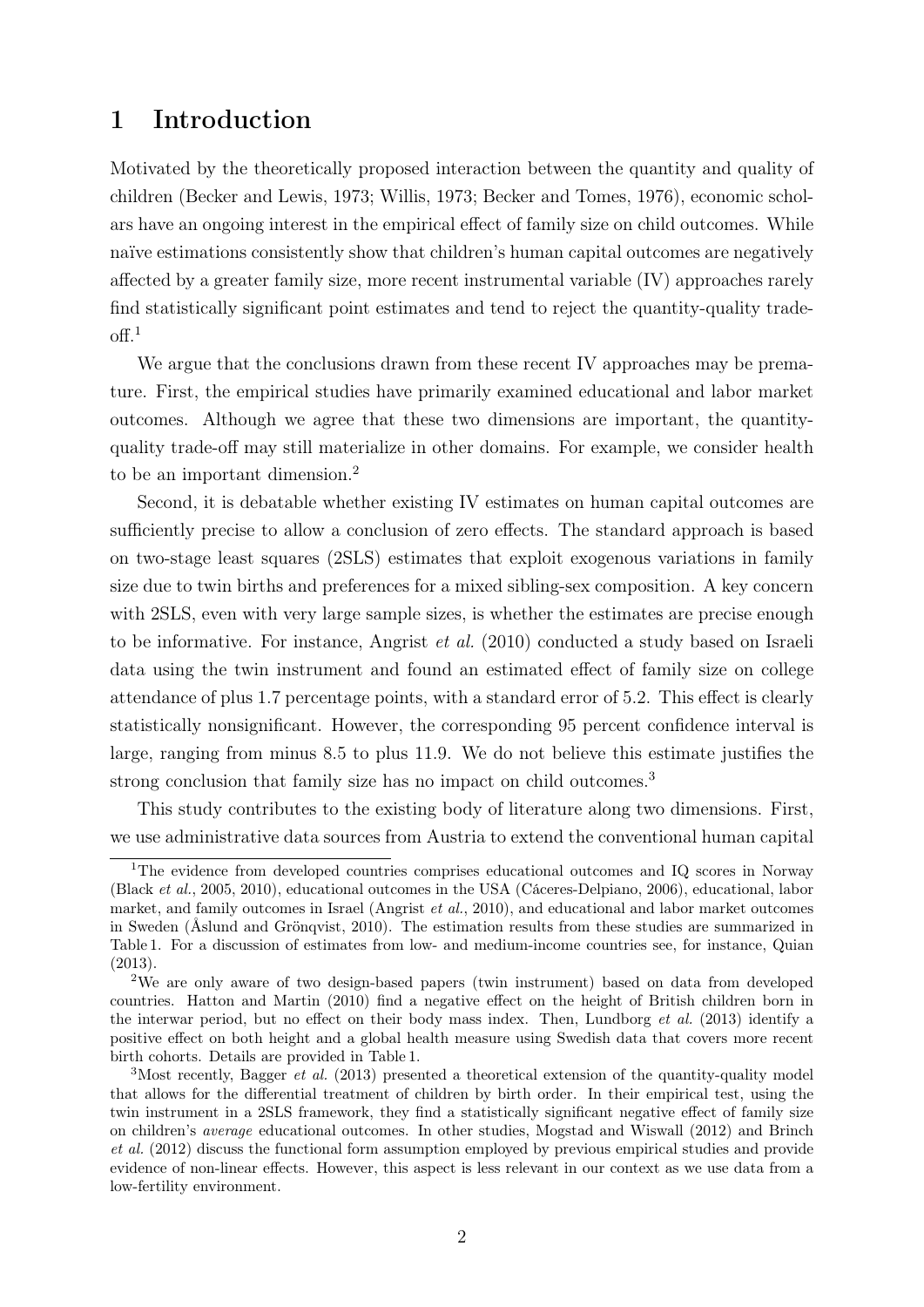outcomes to include health outcomes. In particular, we complement college attendance, employment, occupation, and wages with health-related outcome variables such as the number of days of hospitalization and expenditure on medication and outpatient medical attendance. Second, to tackle the problem of the large standard errors of the 2SLS approach, we apply the semi-parametric Bayesian IV approach advocated by Conley et al. (2008). The results of this estimation method are substantially more precise than 2SLS results. To demonstrate this, for each outcome, we compare the relative performance of the conventional IV approach (2SLS) to that of the standard and semi-parametric Bayesian IV approaches.

Theoretical considerations The quantity-quality model of children assumes egalitarian parents who aim to invest in all their children equally. The interaction of child quality and child quantity in the budget constraint means that an exogenous increase in the quantity of children increases the marginal cost of investing in their quality. Consequently, children from larger families are predicted to receive less parental investment and to have worse outcomes. In the case of human capital outcomes, there is an obvious causal chain running from pecuniary and non-pecuniary investment, via educational outcomes, to labor market performance. In terms of health outcomes, multiple channels are possible. First, larger families may not be able to afford the same quality of food and healthcare services. Equivalently, it may be difficult for them to find the time for preventive and/or curative doctor visits. Alternatively, time constraints could lead to deficiencies in children's health education. Thus, children from larger families may be more prone to an unhealthy lifestyle than their counterparts from smaller families.

Certainly, the simple and elegant quantity-quality model of children exposes an important mechanism, which applies in either outcome domain. However, it disregards other potentially important channels. In particular, an additional sibling might affect a firstborn beyond the negative reinforcing mechanism between quantity and quality. Put differently, an additional sibling may not only be a rival, but also an important resource. Developmental psychology stresses that caring for younger siblings may yield some developmental benefits for older siblings. Family psychology literature discusses how siblings can provide both financial and emotional support (Pollet and Hoben, 2011). Concerning health, the social interaction channel is a well-known subject in medical literature. The so-called hygiene hypothesis states that a lack of early childhood exposure to infectious agents, particular microorganisms and parasites, may increase a person's susceptibility to allergic disorders and autoimmune diseases by suppressing the natural development of the immune system (see, for instance, Strachan, 1989, 2000). Since a larger family size implies a greater exposure to pathogens, parasites, bacteria, and viruses, the hygiene hypothesis predicts that family size has a positive influence on the health of children. However, medical and epidemiological literature on this subject is inconclusive, not least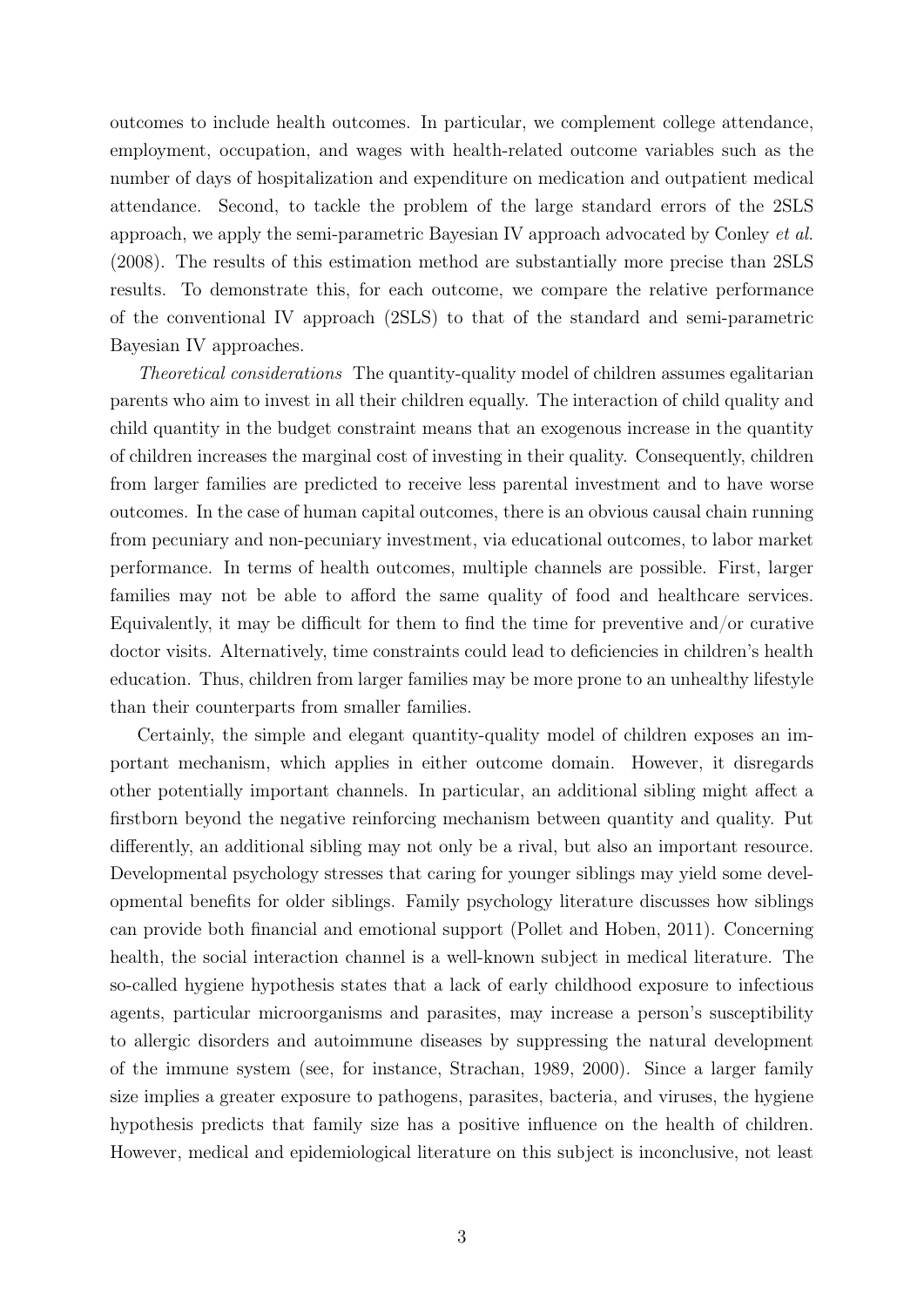because it disregards the endogeneity of family size.<sup>4</sup>

Bayesian inference Unlike the conventional approach, the Bayesian paradigm assumes distributions for observed variables as well as parameters. In particular, a Bayesian inference requires formulating the conditional distribution of the data, given model parameters (i.e., the likelihood function), and a prior distribution for the model parameters themselves. For Bayesian IV models, two different approaches have been suggested to derive the conditional distribution of the data from the joint distribution of the outcome and endogenous variables. In the standard Bayesian IV estimation, the likelihood function is derived by assuming a bivariate normal distribution for the outcome and endogenous variables, as described in Rossi *et al.*  $(2005)$ . In contrast, the semi-parametric Bayesian approaches aim to avoid rigid choices of data distributions by allowing a wider class of possible likelihood functions. This makes them well-suited and flexible alternatives for data that violate the normal distribution assumptions for outcome and endogenous variables.<sup>5</sup>

The idea behind the semi-parametric approach is that any distribution can be represented by mixing a sufficient number of normal distributions. If only a single normal distribution is necessary, then the standard Bayesian approach is the optimal choice. Mixing several normal distribution components can represent more complex scenarios. In other words, the less similar a distribution is to the normal distribution, the greater the number of mixture components it requires. In such a non-normal case, we cannot rely on results from methods that assume normality, such as the standard Bayesian IV or the typical confidence interval estimation of conventional IV. Our human capital outcomes and, in particular, our health outcomes represent complex distributions that require many components. Therefore, we have more confidence in the findings of a semi-parametric Bayesian approach than we do in those of the standard Bayesian or conventional IV approaches.

Conley et al. (2008) compare their semi-parametric Bayesian IV approach to the standard Bayesian and conventional IV methods and find it to be more efficient for non-normal errors. In particular, they compare the semi-parametric Bayesian IV approach to point

 ${}^{4}A$  series of medical studies in several European countries report a negative association between family size and allergic diseases. These studies postulate that family size is a protective factor for allergies (Von Mutius et al., 1994; Jarvis et al., 1997; Strachan et al., 1997; Forastiere et al., 1997; Svanes et al., 1999). Wickens *et al.* (1999) take a more critical view of the impact of family size on the increase in the prevalence of asthma and hay fever. The authors show that the relative change in family size in England/Wales and in New Zealand between 1961 and 1991 did not appear to explain much of the increase in asthma and hay fever prevalence. In reviewing 53 different studies, Karmaus and Botezan (2002) support the "protective effect" of a greater number of siblings on the risk of atopic eczema, asthma and wheezing, hay fever, and allergic sensitization. However, the authors point out that this result is based exclusively on data provided by epidemiological associations and that the question of causal factors has not yet been answered.

 ${}^{5}$ Books by Zellner (1971) and Rossi *et al.* (2005) review and present Bayesian statistical inference in econometrics and marketing, including the Bayesian IV approach. Kleibergen and Zivot (2003) compare the Bayesian and conventional approaches to inferring IV models. Hoogerheide et al. (2007), Lopes and Polson (2014), and Zellner et al. (2012) discuss using Bayesian models for the IV problem and choosing the prior distributions for the parameters. Chamberlain and Imbens (2003) and Conley et al. (2008) advocate semi-parametric approaches to Bayesian IV estimation.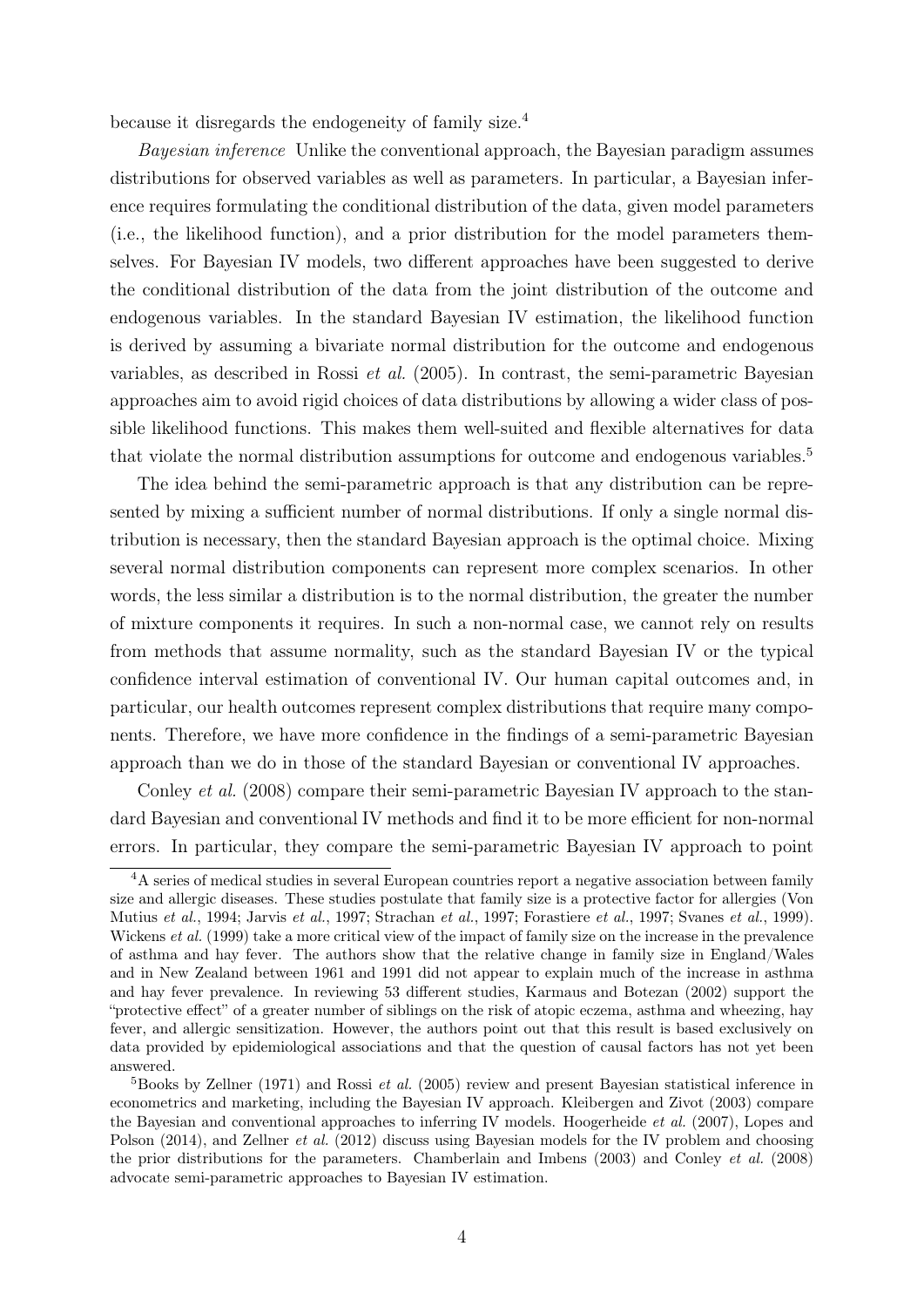and interval estimators from ordinary least squares (OLS), 2SLS, and two variants of limited information maximum likelihood estimation (LIML) approaches, which are better suited estimators in case of weak or many instruments. Using artificial and real data, they claim that for "both weak and strong instruments, our procedure produces credibility regions that are much smaller than competing classical procedures, particularly in the case of non-normal errors."

Preview of results In line with existing evidence on human capital outcomes, our 2SLS point estimates are relatively large, but statistically nonsignificant. In contrast, our semi-parametric Bayesian IV estimation provides precisely estimated zero effects. For instance, the estimated effect of family size on college attendance is 0.02 percentage points, with a corresponding 95 percent confidence interval ranging from minus 0.02 to 0.10. This confidence interval is about twenty-three times smaller than the equivalent confidence interval from the 2SLS estimation. For health outcomes, we also observe comparably better performance by the semi-parametric Bayesian IV estimate and do not find convincing evidence for an effect of family size. In summary, based on our empirical analysis, we conclude that there is no significant quantity-quality trade-off of children.

The remainder of this paper is organized as follows. Section 2 briefly outlines the conventional IV approach, and then presents both Bayesian IV approaches in more detail. Section 3 describes the data. Section 4 compares the empirical estimates based on the competing estimation methods. Finally, Section 5 concludes the paper.

### 2 Estimation Methods

#### 2.1 Conventional Instrumental Variable Approach

Following the standard approach, we employ two complementary sources of exogenous variation in family size. The first source is twin births at the second live birth (Rosenzweig and Wolpin, 1980). The second source is same-sex sibships (Angrist and Evans, 1998), which exploits the widely observed preference among parents to have children of mixed sex. The first identification strategy (twin births) informs us about the effect of an unexpected third child, while the second (same-sex sibship) provides an estimate of the effect of an expected and desired third child. Both identification strategies are well-established natural experiments for studying the effect of family size on children's human capital outcomes. They translate into the following two first-stage estimations,

$$
fam \, size = \alpha^{T2} + \beta^{T2} \cdot twin2 + \Gamma^{T2} \cdot \mathbf{X} + u^{T2},\tag{1}
$$

$$
fam size = \alpha^{SS} + \beta^{SS} \cdot same \, sex + \Gamma^{SS} \cdot \mathbf{X} + u^{SS},\tag{2}
$$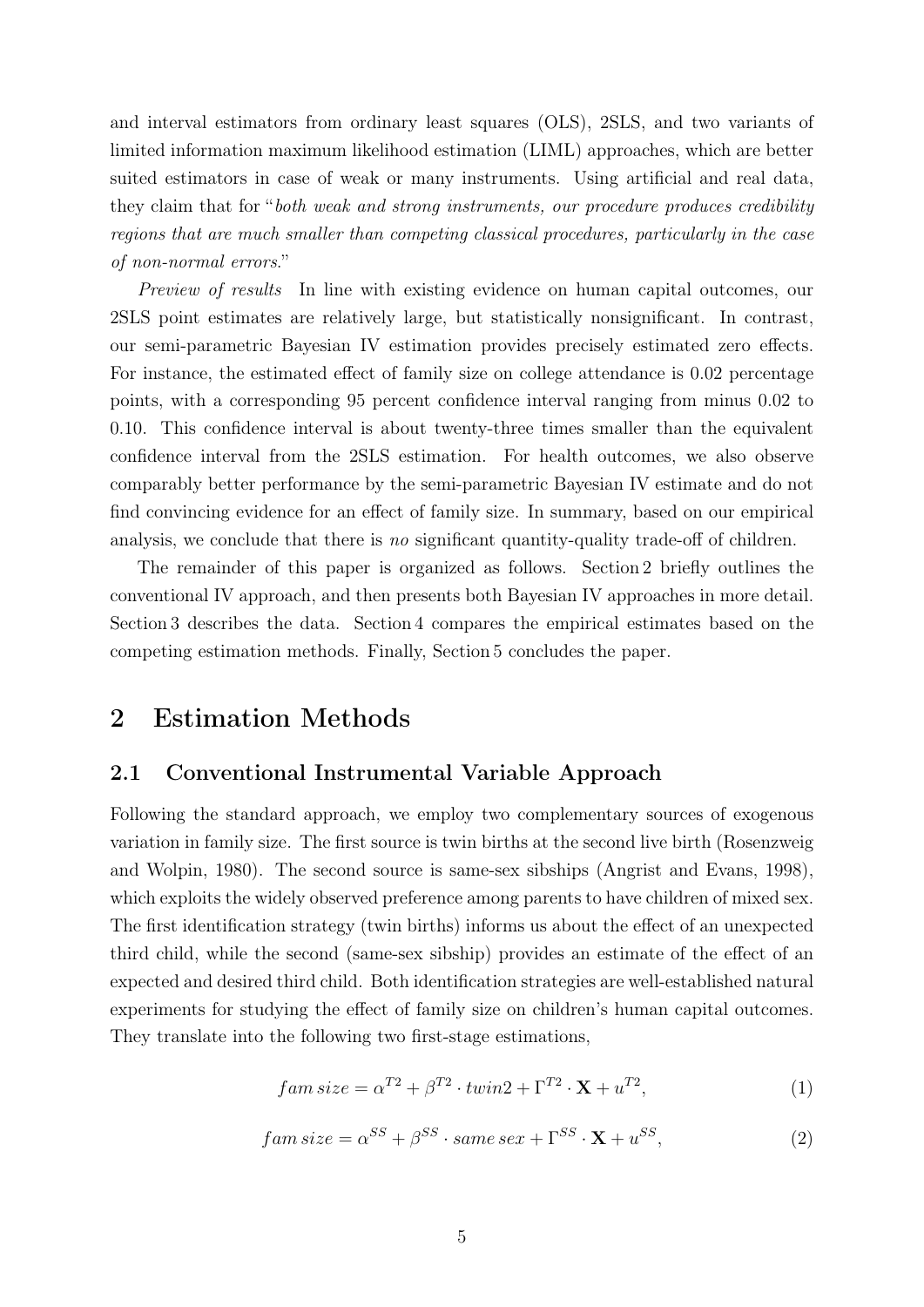where  $f_{am\text{ size}}$  represents the completed family size (i.e., number of children). The respective estimation output (based on least squares) is summarized in Table 2.<sup>6</sup> The twin birth increases the family size for all families (with a twin birth at the second birth) who would have stopped fertility after the second live birth in the counterfactual situation of a single birth.<sup>7</sup> As can be seen in specification  $(1)$ , the effect of a twin birth on family size is quite substantial, and amounts to about plus 0.78 children. On the other hand, the same-sex sibship only increases the family size for *some* families, namely those families (with a same-sex sibship) who decide, based on a preference for mixed siblings, to have a third child and who would have stopped fertility after the second live birth in the counterfactual situation of a mixed-sex sibship. Thus, this first stage relationship is comparably smaller, and amounts to only plus 0.06 children (see column (2)). Notably, compared to other papers, both first-stage relationships are quite large. This reflects the fact that Austrians have, on average, few children. For this reason, it is not worthwhile to use twin births at the third birth to examine the effect of a greater family size.<sup>8</sup>

An alternative specification of the same-sex sibship first-stage estimation allows for a different impact of female  $(jirl1, 2)$  and male  $(boy1, 2)$  same-sex sibships. This specification (column (3)) reveals that the preference for a mixed sibling-sex composition is stronger in the case of two firstborn girls than it is if the two children are boys. In the former case, family size increases by 0.08 children, while in the latter case, it only increases by 0.04 children. This suggests that—apart from the general preference for mixed siblings—there is some prevalence of a preference for boys (Dahl and Moretti, 2008) among Austrian parents during that period. In our analysis below, we will employ specification (3) (instead of (2)) to exploit this additional variation. The lower panel of Table 2 displays the F-statistics on the excluded  $IV(s)$ . It turns out that all our first-stage relationships are strong and that we can abstract from weak-IV concerns (Staiger and Stock, 1997) in the following discussion.<sup>9</sup>

For the twin-IV, we need to assume that the occurrence of twins is an exogenous event that is uncorrelated with unobserved parental characteristics. For the same-sex sibship IV, we have to make an equivalent assumption on the (order of) sex of the children. How plausible are these identifying assumptions? There are two known determinants of twin births. A higher maternal age and an in vitro fertilization treatment both increase the likelihood of multiple births. First, we control for maternal age. Second, we use

<sup>6</sup>Details on data sources will be provided below.

<sup>&</sup>lt;sup>7</sup>This implies that there are no *never-takers* with this IV and the *local average treatment effect* (LATE) is equal to the average effect on the non-treated (ATC). See Angrist et al. (2010) for a more detailed discussion on this topic.

<sup>&</sup>lt;sup>8</sup>The share of Austrian women with completed parity of four or more has declined since the 1935 birth cohort, and amounts to about 5 percent for the 1965 cohort (Prskawetz et al., 2008).

<sup>9</sup>Depending on the outcome to be considered, the estimation samples vary. However, in each case, the first-stage relationships are comparable; the detailed first-stage estimation output for each sample is available upon request.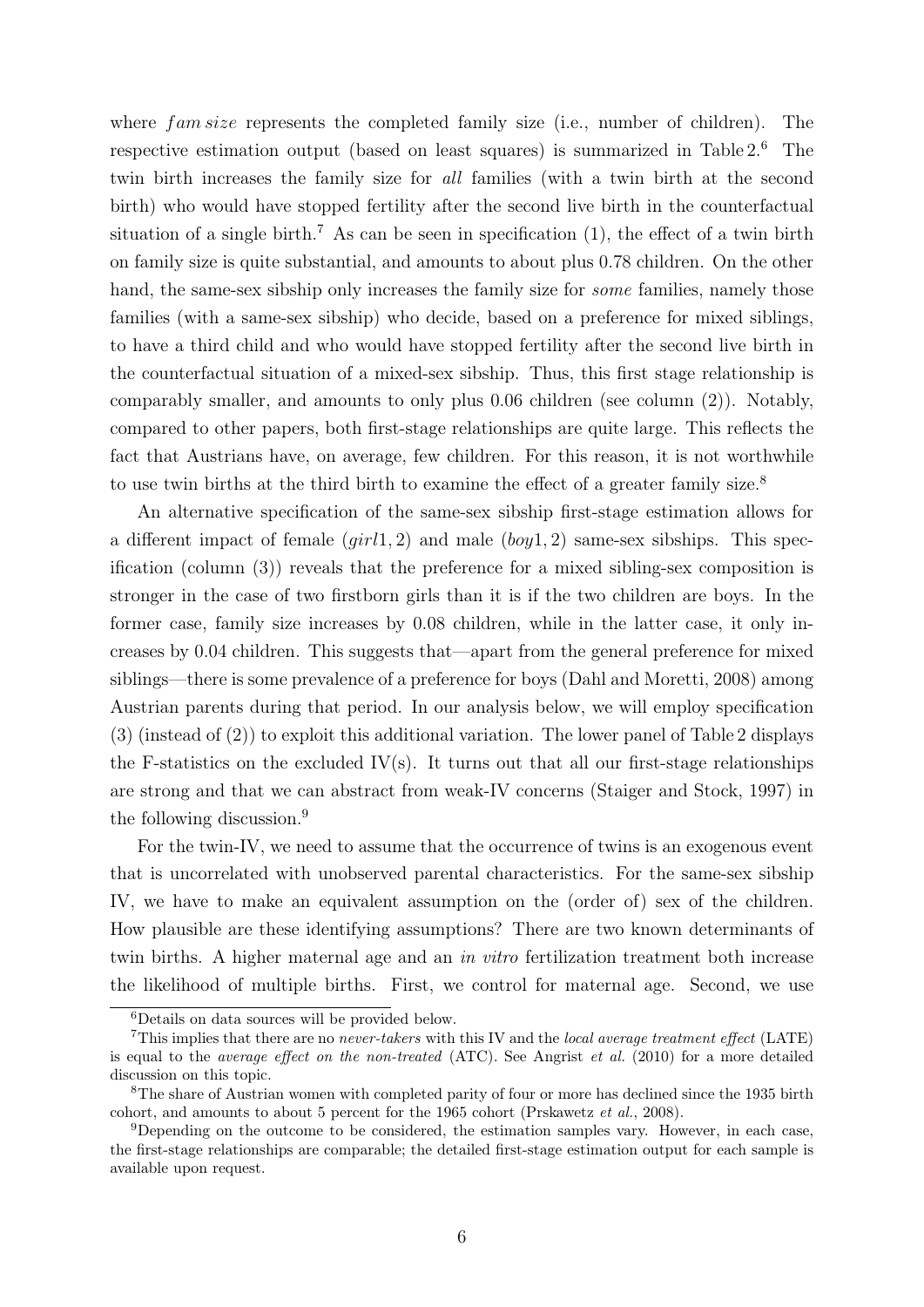the occurrence of twins at the second birth, and assume that in vitro fertilization is less common when a woman has already given birth to a child. Furthermore, second births are predominantly from a period before in vitro fertilization treatment was customary. The upper graph in Figure 1 shows that, while the incidence of twin births has increased sharply in recent years (especially at parity one), a constant rate was maintained until the end of the 1980s. The bottom graph shows that in about 90 percent of our observations, second births took place before 1990. The child's sex is typically assumed to be an outcome of a complete random biological process.<sup>10</sup> Thus, it also seems plausible to assume that a child's sex is not (or is, but only marginally) correlated with unobserved family characteristics.

At the second stage of IV estimations, we use the two sources of exogenous variation in completed family size to identify the effect on different outcomes of the firstborn child. In particular, we estimate second-stage equations, where the outcome variable, child outcome, is either an educational, labor market, or health outcome measured in young adulthood,

child outcome = 
$$
\alpha^{IV} + \beta^{IV} \cdot \widehat{fam \, size^{IV}} + \Gamma^{IV} \cdot \mathbf{X} + u^{IV},
$$
 (3)

and  $f a m s i z e^{IV}$  is the completed family size instrumented by one of the two alternative strategies (indexed by  $IV$ ) explained above. In our baseline specification, we include a parsimonious set of covariates (denoted by  $X$ ) that comprises binary indicators of the firstborn's year of birth and mother's age at the first and second birth. The latter two variables capture the birth spacing.

#### 2.2 Bayesian Instrumental Variable Approaches

Unlike the conventional approach, the Bayesian paradigm assumes that the parameters are random variables in addition to random observations. Consequently, distributions are specified for all random variables contained in the model and, by definition, the Bayesian approach relies far more on distributional assumptions than do conventional approaches, which typically include implicit rigid distributional assumptions (e.g., for estimating confidence intervals). More specifically, Bayesian inference requires formulating the conditional distribution of the data, given model parameters (i.e., the likelihood function), and a prior

<sup>&</sup>lt;sup>10</sup>The so-called *Trivers-Willard Hypothesis* states that the population sex ratio responds to parental conditions (Trivers and Willard, 1973). It is predicted that mothers in good condition are expected to have more sons, while mothers in poor condition should have more daughters. The precise mechanism behind how mothers (or their reproductive system) favor either female or male offspring, depending on their condition, is still debated. As prenatal mechanisms, researchers discuss the prevention of the implantation of embryos of certain sex, or the increased likelihood of certain fetal loss. Empirical evidence is available that women in poor health (or who live in less favorable conditions) are less likely to have male offspring (Almond and Edlund, 2007; Catalano et al., 2005; Hansen et al., 1999). However, these effects are not quantitatively important to our results.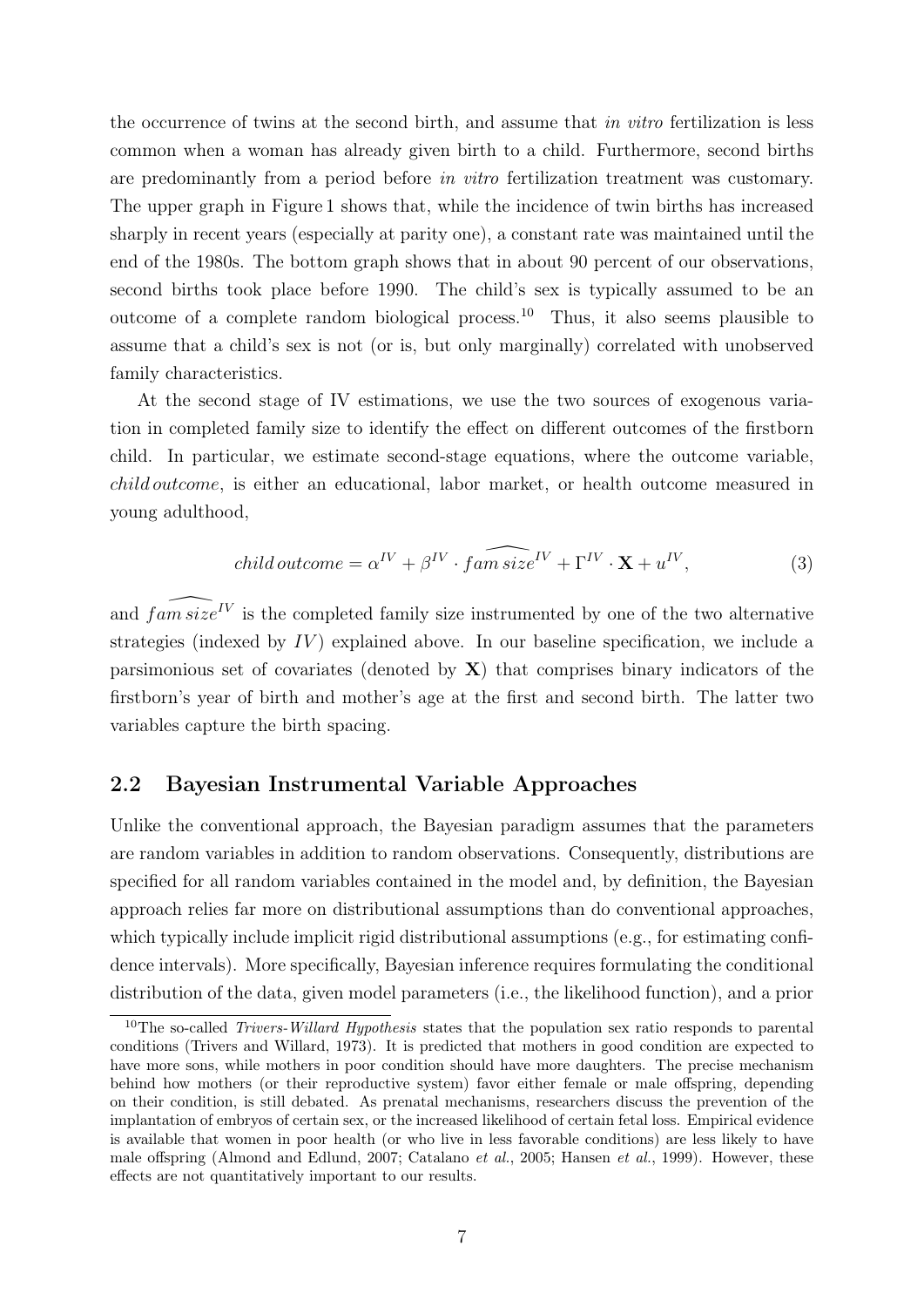distribution for the model parameters themselves. This constitutes both a weakness and a strength of Bayesian modeling. On the one hand, the prior distributions of the model parameters are the main way of introducing information into the model that is not based on the data, such as the findings of comparable studies. Thus, choosing these distributions requires care. Typically, researchers prefer weakly informative prior distributions that do not conflict with the information provided by the data. However, the choice of such priors that are not based on real previous observations is, to a certain degree, debatable. On the other hand, Bayesian modeling allows for more flexibility when formulating the distribution of the data than do conventional approaches.

For Bayesian IV models, the typical approach concerning the prior distribution (as presented by Rossi et al. (2005)) is based on conjugate prior distributions, which preserve the structure of the distribution and allow simple parameter updates.<sup>11</sup> With regard to the likelihood function, two approaches have been suggested for Bayesian IV modeling, which we explain in detail below.

#### 2.2.1 Standard Bayesian IV Approach

The standard Bayesian linear regression approach (Zellner, 1971; Rossi et al., 2005; Robert, 2001), equivalent to classical OLS, is based on the second-stage equation, explicitly assuming a normal distribution for the error terms,

child outcome 
$$
\sim N(\alpha + \beta \cdot fam \, size + \Gamma \cdot \mathbf{X}, \sigma_u^2)
$$
. (4)

The standard Bayesian approach towards inferring IV models can be seen as an extension of the standard Bayesian linear regression model, which explicitly assumes a bivariate normal distribution with a covariance matrix,  $Cov(u^{T2}, u^{IV}) = \Sigma$  for the error terms:

$$
\begin{pmatrix} \n\text{fam size} \\ \n\text{child outcome} \n\end{pmatrix} = \begin{pmatrix} \beta^{T2} \cdot \text{twin2} + \Gamma^{T2} \cdot \mathbf{X} \\ \n\beta^{IV} \cdot \text{fam size}^{IV} + \Gamma^{IV} \cdot \mathbf{X} \n\end{pmatrix} + \begin{pmatrix} u^{T2} \\ u^{IV} \n\end{pmatrix}, \n\tag{5}
$$

$$
\left(\begin{array}{c} u^{T2} \\ u^{IV} \end{array}\right) \sim N\left(\left(\begin{array}{c} \alpha^{T2} \\ \alpha^{IV} \end{array}\right), \Sigma\right). \tag{6}
$$

<sup>&</sup>lt;sup>11</sup>Kleibergen and Zivot (2003) compare classical and Bayesian estimators with such "non-informative" priors for IV models, focusing in particular on the specification of Bayesian models (i.e., likelihood and priors) that have similar properties to the 2SLS and LIML estimators. They find similarities between the choice of a flat prior over the parameters and the 2SLS estimator. They discuss the properties and advantages and disadvantages of the non-Bayesian and the Bayesian estimator in detail. Choosing a Jeffrey's prior, which provides invariance with respect to parameter transformations, leads to the Bayesian equivalent of the LIML estimator. They find that Bayesian approaches are less sensitive to the inclusion of superfluous instruments, arguing that it pays to be aware of "implicitly assumed priors" in classical procedures.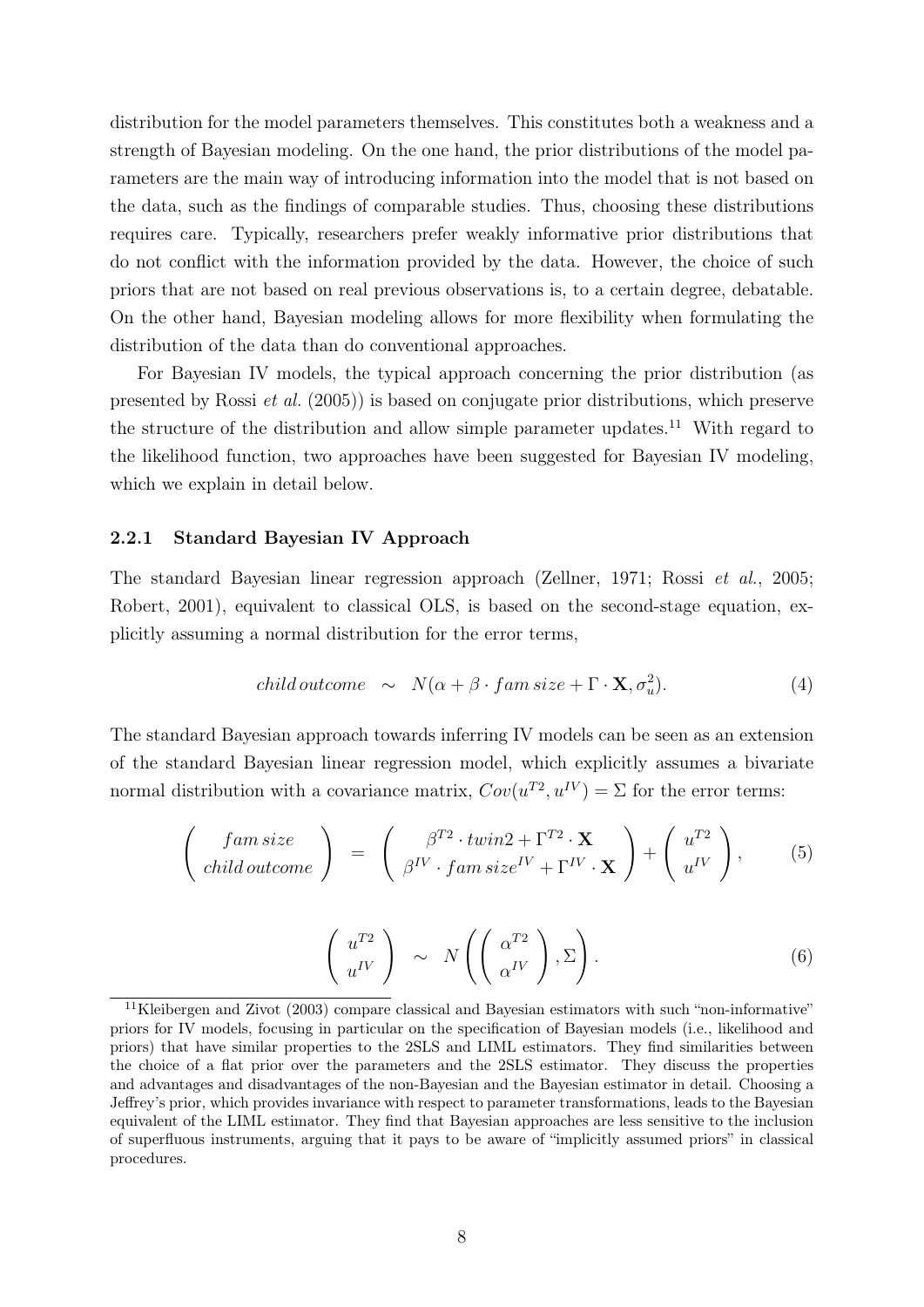A similar expression arises for the same sex IV. Following Conley et al. (2008), we included the intercepts  $\alpha^{T2}$ ,  $\alpha^{SS}$ ,  $\alpha^{IV}$  in all equations as the prior mean of the error terms to illustrate the relation between the standard and the semi-parametric Bayesian IV approach described below.

The prior distributions of the coefficients are joint normal distributions for all coefficient parameters,

$$
\begin{pmatrix} \alpha^{T2} \\ \beta^{T2} \\ \Gamma^{T2} \end{pmatrix} \sim N(\mu_0^{T2}, \Sigma_0^{T2}), \qquad (7)
$$

with a similar prior,  $N(\mu_0^{SS}, \Sigma_0^{SS})$ , for the coefficients  $(\alpha^{SS}, \beta^{SS}, \Gamma^{SS})$  of the same sex IV. Analogously, the normal prior distribution,  $N(\mu_0^{IV}, \Sigma_0^{IV})$ , is assumed for the coefficients  $(\alpha^{IV}, \beta^{IV}, \Gamma^{IV})$ . Following Rossi *et al.* (2005), a conjugate inverse Wishart distribution<sup>12</sup> is assumed for the covariance matrix,  $\Sigma$ ,

$$
\Sigma \sim \mathit{IW}(s_0, S_0). \tag{8}
$$

We refer to this model as the standard Bayesian IV approach.

#### 2.2.2 Semi-Parametric Bayesian IV Approach

The assumption of normally distributed errors is not realistic for most applied data settings. This also applies to our outcome variables, most of which are either binary or highly skewed (including excess zeroes), and our endogenous variables, which have small counts. Therefore, we suggest a semi-parametric approach based on a flexible Bayesian semi-parametric error model that is able to deal with this departure from normality. In particular, we follow Conley et al. (2008), who suggest a semi-parametric approach based on an infinite mixture of bivariate normal distributions as the error model:

$$
\left(\begin{array}{c}u^{T2}\\u^{IV}\end{array}\right),\left(\begin{array}{c}u^{SS}\\u^{IV}\end{array}\right)\sim\sum_{k=1}^{\infty}\pi_kN(\mu_k,\Sigma_k). \tag{9}
$$

As in (6), the errors are not centered around zero, which enables us to identify all parameters of the infinite mixture (i.e., the weights  $\pi_1, \pi_2, \ldots$ , which are normalized as  $\sum_{k=1}^{\infty} \pi_k = 1$ , as well as the component-specific means and covariance matrices,  $\mu_k$  and  $\Sigma_k$ , for each component.

$$
p(\Sigma) = \frac{|S_0|^{\nu/2}}{2^{\nu p/2} \Gamma_p(\nu/2)} |\Sigma|^{-(\nu+p+1)/2} \exp(-1/2tr(S_0 \Sigma^{-1})).
$$

 $12$ The inverse Wishart distribution is defined as having the density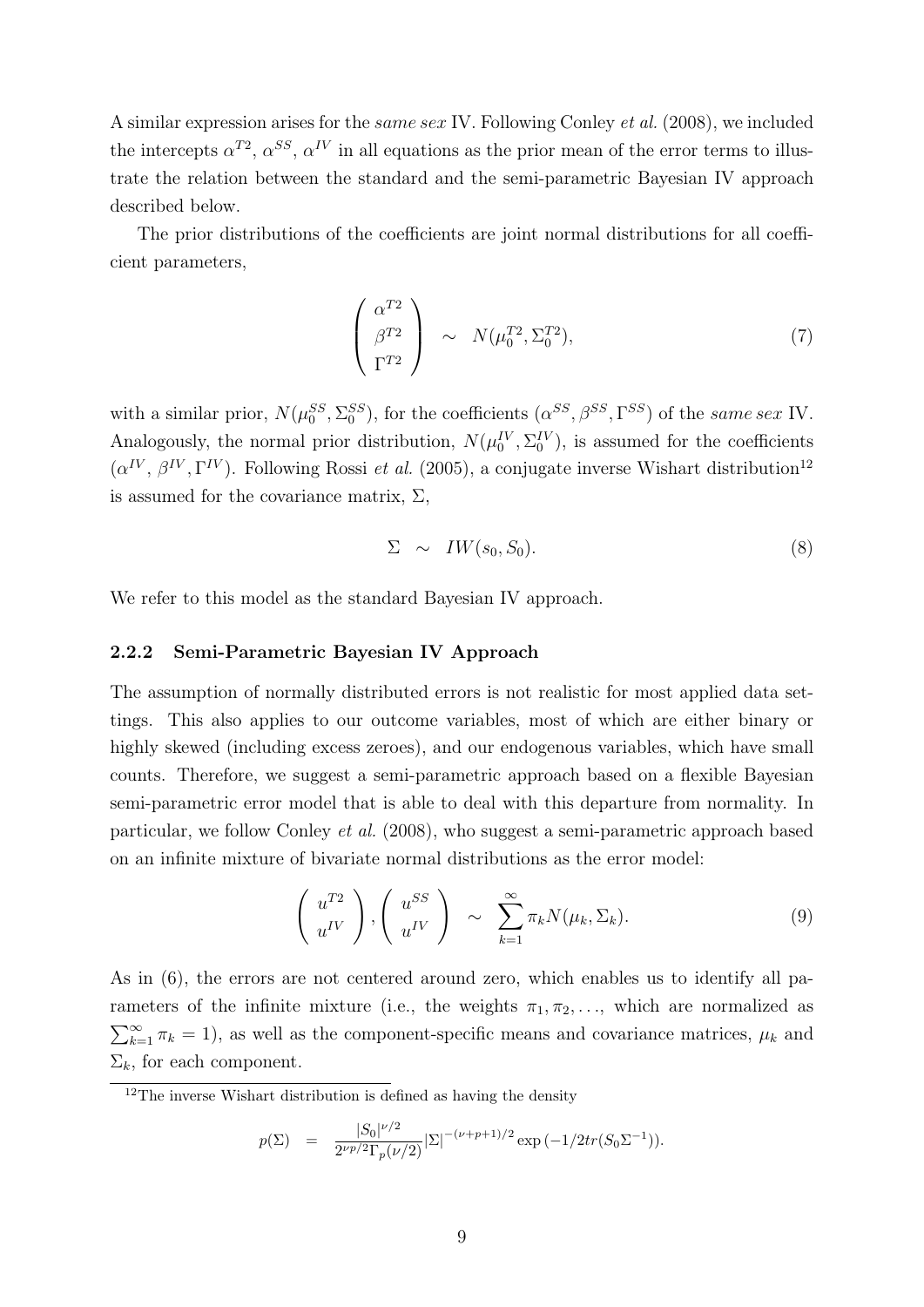In the special case of this model, only a single component has a corresponding weight equal to one, while all other components have zero weights. This corresponds to the standard Bayesian IV model, described in equation  $(6)$ , with the mean,  $\mu$ , of the single non-empty component being equal to the intercept  $(\alpha^{T2}, \alpha^{IV})$ . More generally, a mixture of several components with non-zero weights could be regarded as a model in which the "overall" mean,  $\mu = \sum_{k=1}^{\infty} \pi_k \mu_k$ , of the error term in equation (9) is different from 0 and corresponds to a random intercept.

Hence, instead of specifying a prior for the intercepts  $(\alpha^{T2}, \alpha^{IV})$ , as in the standard Bayesian IV approach, a joint prior distribution has to be imposed on the countably infinite sequence of mixture component parameters,  $\mu_k$ ,  $\Sigma_k$ , and their corresponding weight,  $\pi_k$ , for all  $k = 1, 2, \ldots$  A popular approach for specifying such a prior distribution is based on the notation of a discrete random probability measure, with the Dirichlet process prior introduced by Ferguson (1973) being an important special case. Under the Dirichlet process prior, the error distribution is represented as a countably infinite mixture, as in (9), where  $\pi_k$  are random weights, such that  $\sum_{k=1}^{\infty} \pi_k = 1$ . However, the components parameters,  $\theta_k = (\mu_k, \Sigma_k) \sim G_0$ , are independent draws from an underlying parametric family of distributions,  $G_0$ . The best way to understand the notion of a Dirichlet process prior is via the stick-breaking representation of the random weights, as introduced by Sethuraman (1994). This representation defines the infinite sequence  $(\pi_1, \pi_2, ...)$  of random weights recursively from an infinite sequence of pieces of sticks  $(v_1, v_2, \ldots)$ . These sticks are independent realizations from a beta distribution (i.e.,  $v_k \sim \mathcal{B}(1,\omega)$ ) with tightness parameter  $\omega$ . The idea behind "stickbreaking" is that we start with a stick of length 1, which is the sum of the weights. Then, we break the stick at length  $v_1$ , obtaining the first piece of stick,  $v_1$ , which defines the first weight,  $\pi_1 = v_1$ . This leaves the rest of the stick with the tail probability of  $1 - \pi_1$  for all remaining components. The second piece of stick is broken off from this remaining piece at length  $v_2$ , defining the second weight as  $\pi_2 = v_2(1 - v_1)$ . Once again, we are left with a piece of the stick, in this case with the tail probability of  $(1 - v_1)(1 - v_2)$  for all remaining components. This leads to the third weight,  $\pi_3 = v_3(1 - v_1)(1 - v_2)$ . As we continue to break the stick, weight  $\pi_k$  is defined as a piece with length  $v_k$ , and is taken from the remaining piece from the previous step with a tail probability of  $\prod_{j=1}^{k-1} (1 - v_j) = 1 - \sum_{j=1}^{k-1} \pi_j$ :

$$
\pi_k = v_k \prod_{j=1}^{k-1} (1 - v_j). \tag{10}
$$

This can be interpreted as the relative length of the k-th broken piece,  $v_k$ , broken off from the piece of stick remaining after breaking off  $v_1$  to  $v_{k-1}$ .

The distribution  $G_0$ , from which each  $\theta_k = (\mu_k, \Sigma_k)$  is drawn, is the so-called base measure, and is chosen as a conditionally conjugate prior for a model with a single com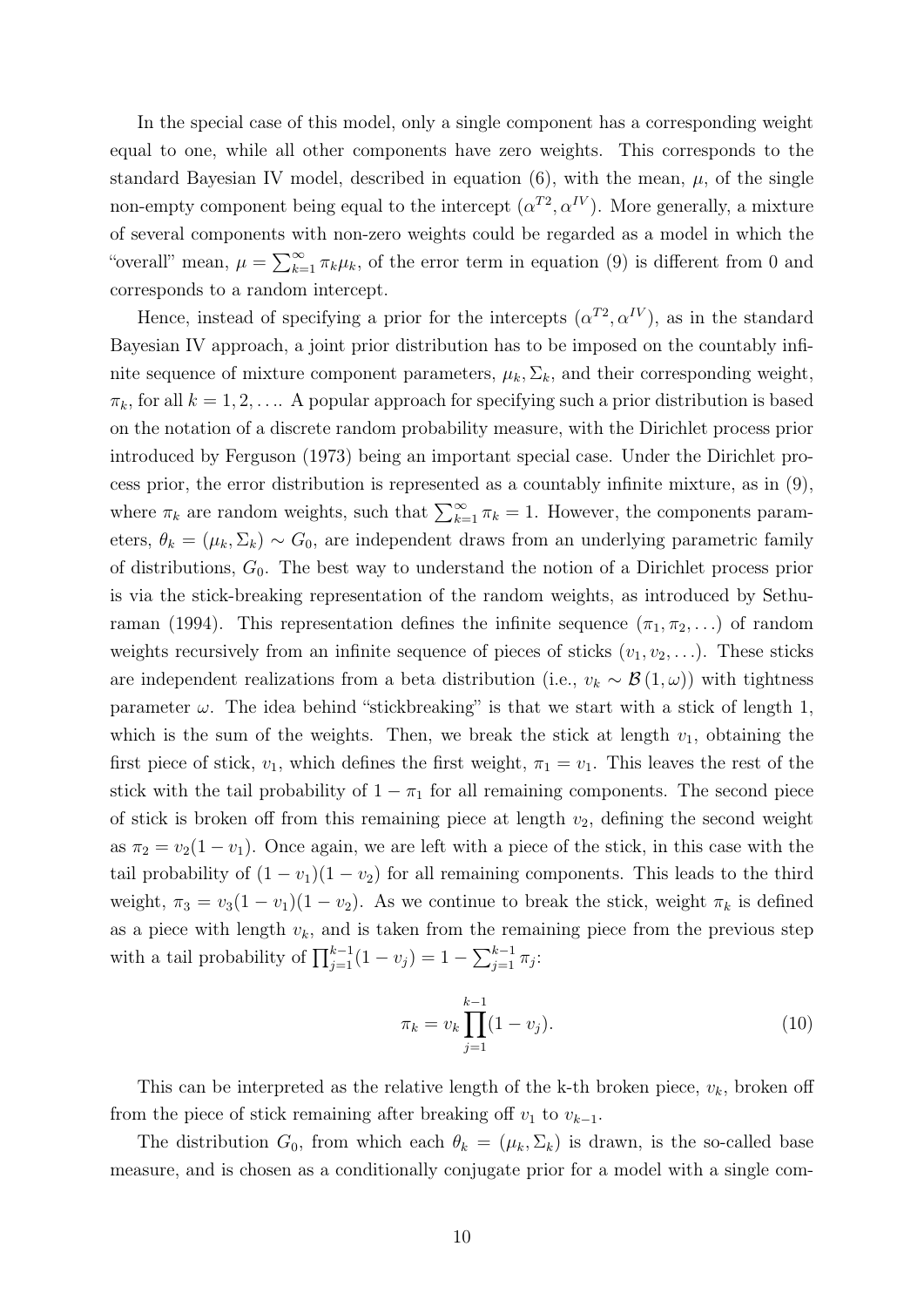ponent. For the IV model defined in (5), this leads to choosing the following prior as a base measure for each component parameter,  $\theta_k = (\mu_k, \Sigma_k)$ :

$$
\Sigma_k \sim IW(\nu, V), \qquad \mu_k | \Sigma_k \sim N(\bar{\mu}, a^{-1} \Sigma_k). \tag{11}
$$

Here the choice of prior parameters  $\nu$  and V influences the prior amount of shrinkage toward the case of no endogeneity.

Although the semi-parametric Bayesian IV model assumes, a priori, a mixture of infinitely many components, for a finite number of realizations from this model, the errors are classified only into finitely many non-empty mixture components. Each of these components is characterized by a distinct value of  $(\mu_k, \Sigma_k)$ , for  $k = 1, ..., I^*$ , where  $I^*$  is the number of non-empty, distinct mixture components.

The prior number of non-empty, distinct mixture components,  $I^*$ , is random by construction and strongly depends on the choice of the tightness parameter,  $\omega$ . In this respect, it is useful to consider representation (10), which shows that the kth piece of stick  $v_k$  defines the fraction of the tail probability,  $\prod_{j=1}^{k-1} (1 - v_j)$ , assigned to the kth component. Since the expected stick length is equal to  $E(v_k) = 1/(1 + \omega)$ , choosing a small value for  $\omega$  leads, a priori, to fewer components,  $I^*$ , and vice versa. To reduce this sensitivity to the choice of  $\omega$ , a hierarchical prior is added for  $p(\omega)$ .

Finally, we assume normal prior distributions for the remaining coefficients, as in equation (7). In other words:

$$
\begin{pmatrix} \beta^{T2} \\ \Gamma^{T2} \end{pmatrix} \sim N(\mu_0^{T2}, \Sigma_0^{T2}). \tag{12}
$$

Once again, the priors for  $(\beta^{SS}, \Gamma^{SS})$  and  $(\beta^{IV}, \Gamma^{IV})$  are defined analogously. We refer to this model as the semi-parametric Bayesian IV approach.

#### 2.2.3 Bayesian Inference

For both Bayesian IV approaches, we use Markov Chain Monte Carlo (MCMC) methods for Bayesian posterior inference. Since the standard Bayesian IV model is estimated under a bivariate normal distribution for the error vector  $(u^{T2}, u^{IV})$ , a three-block Gibbs sampler can be applied for inference (see Rossi et al. (2005) and Hoogerheide et al. (2007) for more information). Based on the priors defined in (7) and (8), a sampler is applied that updates the coefficient parameters of the first-stage equations, the second-stage equations, and the covariance matrix of the errors.

Similarly, the Bayesian posterior inference for the semi-parametric Bayesian IV model is carried out using an MCMC estimation (see Conley et al. (2008) for details). In contrast to the previous method, the coefficients  $(\beta^{T2}, \Gamma^{T2})$ ,  $(\beta^{SS}, \Gamma^{SS})$ , and  $(\beta^{IV}, \Gamma^{IV})$  are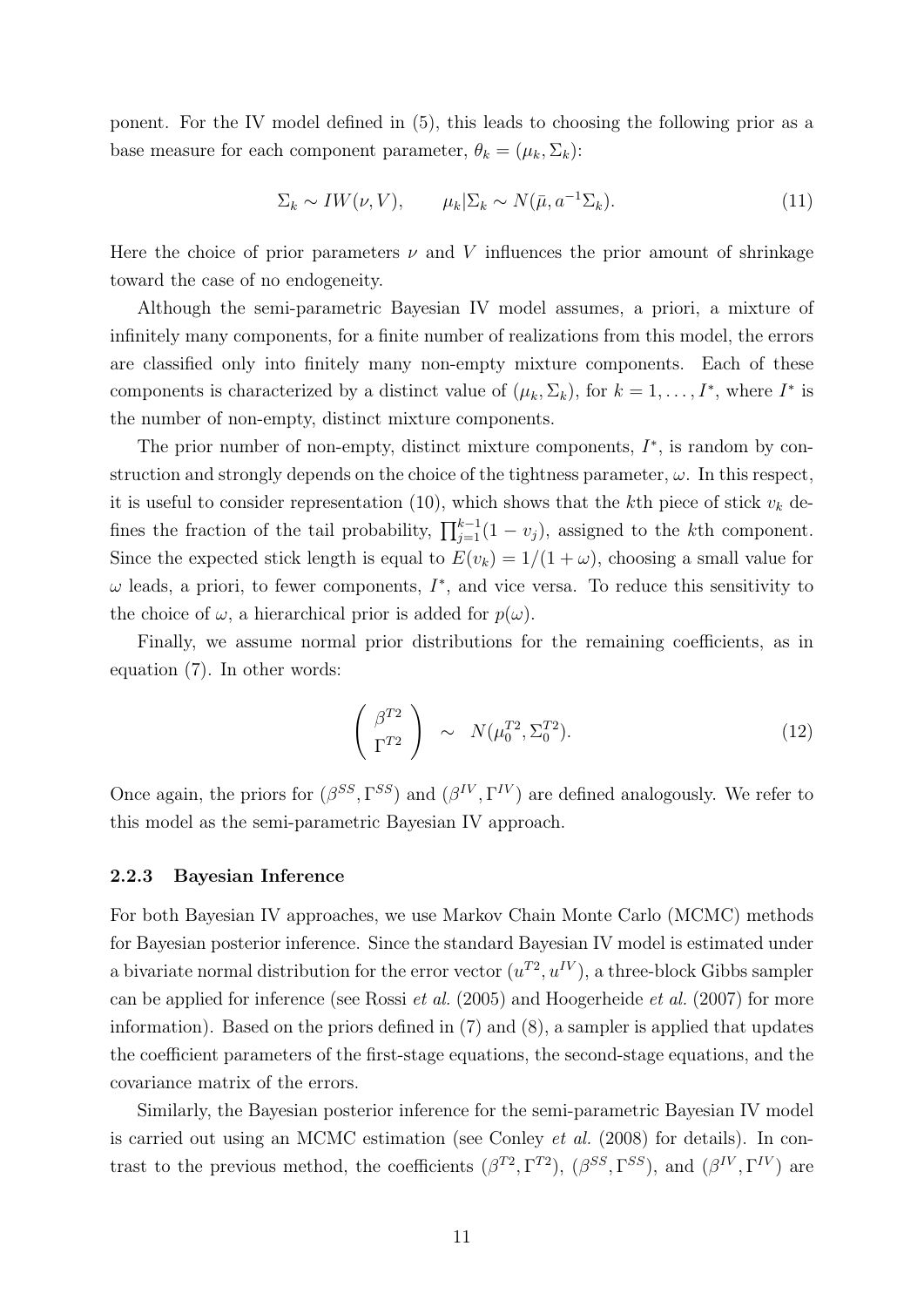sampled jointly in different blocks, conditional on all remaining parameters. The mixture components are updated in a further block, using the Polya urn representation to draw the corresponding component-specific parameter,  $\theta_i$ , for each observation i, conditional on the parameters of all remaining observations (e.g., see (Escobar and West, 1998)). The Polya urn scheme is an alternative representation to the Dirichlet process prior. For each observation *i*, this scheme provides the probability that  $\theta_i$  is equal to one of the  $I^*$  distinct parameters of the remaining observations, as well as the probability that  $\theta_i$  belongs to a new, empty component, in which case  $\theta_i$  is sampled from the base measure,  $G_0$ . This algorithm automatically increases or decreases the number of non-empty, distinct components,  $I^*$ , during MCMC sampling. Hence, a posteriori, the number of non-empty, distinct mixture components,  $I^*$ , in  $(9)$  is adjusted to the number of mixture components required to best model the non-normality of the data.

The MCMC estimation for both Bayesian IV approaches is implemented in the R package, bayesm (see Rossi (2012)), designed for the statistical software environment, R (R Core Team, 2013). The large calculation times of the Dirichlet Process sampler prohibits an extensive sensitivity analysis of the prior settings. Therefore, we applied the well-defined default priors of bayesm. However, we encountered problems with the Dirichlet process sampler implemented in bayesm, as the algorithm was not able to manage the large data sets we analyze in this study. This obstacle prohibited a straightforward application of the given software. Thus, we developed an alternative approach by splitting the various data sets into a dozen smaller data sets,  $D_1, \ldots, D_K$ . Then, we ran the MCMC estimation on each data set,  $D_k$ , and performed a post-inference resampling step to sequentially merge the K posterior densities.

### 3 Data

The empirical analysis is based on several administrative data sources from Austria. In the Austrian Birth Register, we select all firstborn single births from the birth cohorts 1979 through 1983. Of these, we focus on mothers between 18 and 40 years of age at the time of their first birth, and who had at least one subsequent birth. This implies that the mothers in our sample belong to the birth cohorts from 1939 through 1965. Based on the characteristics of the second birth, we define our IVs, twin2 and same sex. Here, we exclude the rare cases of higher-order multiples. To generate our treatment variable, fam size, we add all the children born until 2007. Given that the youngest mother in our sample was 42 years old in 2007, this variable can be interpreted as completed fertility. Figure 2 shows the distribution of the firstborns' year of birth, completed fertility size, mothers' age at first birth, and the years between first and second birth (birth spacing). Information on the covariates is also captured from the birth register. Finally, to explore potentially heterogeneous effects across households with a varying socioeconomic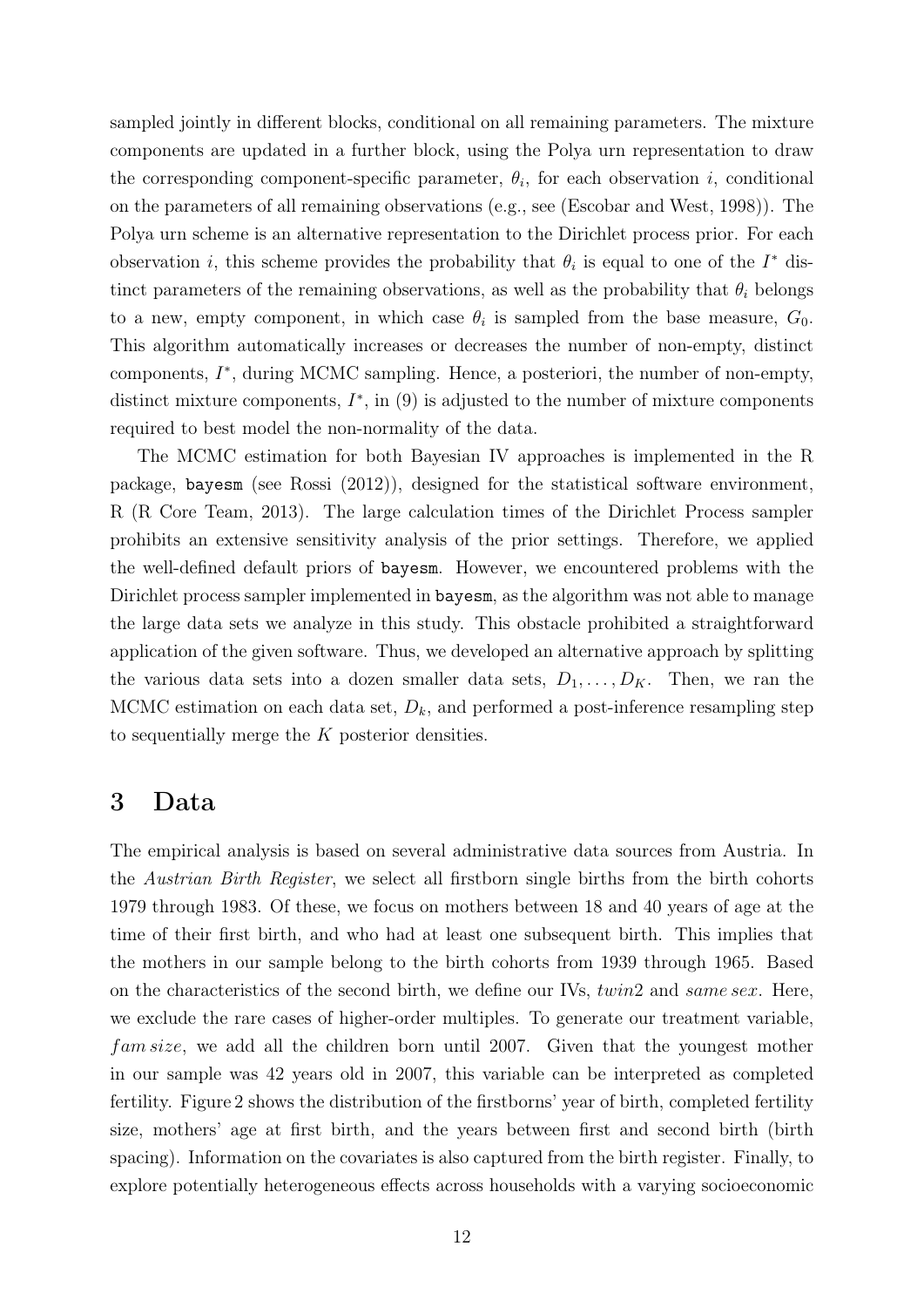status, we use available information on mothers' educational attainment. Using a personal identifier, the data from the birth register are matched to other data sources comprising information on different firstborns' outcomes.<sup>13</sup>

Educational outcome: We do not have complete information on firstborns' educational attainment. However, a link to the database of the Austrian Federal Ministry of Labour, Social Affairs and Consumer Protection, which includes information on family allowances, school and study grants, or other types of public social benefits (until 2005), allows us to infer whether firstborns were ever enrolled in university. Given the Austrian educational system, this is an informative proxy for educational attainment, and can be interpreted as the completion of (at least) the so-called  $high$  track.<sup>14</sup> The binary outcome variable, "college attendance," has a mean of about 0.3.

Labor market outcomes: To evaluate firstborns' labor market performance, we use the Austrian Social Security Database (ASSD). This is an administrative record used to verify pension claims for the universe of Austrian workers. Here, we observe firstborns' employment history (including basic employer information), unemployment, and various other qualifications on a daily basis. Information on earnings is provided per year and per employer. The limitations of the data are top-coded wages and the lack of information on working hours (Zweimüller et al., 2009). For our analysis, we evaluate employment, occupation, and wages. All outcome variables are measured in the last quarter of the year 2011, which is when individuals are between 28 and 32 years old. At this time, 80 percent of the firstborns are employed (71 percent as white-collar workers and 29 percent as blue-collar worker). Their average daily wage is about  $\in$  84.

Health outcomes: Health outcomes are only available for the sub-population of all private sector employees and their dependents in the province of Upper Austria.<sup>15</sup> We have access to the database of the Upper Austrian Sickness Fund<sup>16</sup>, which includes detailed information on healthcare service utilization in the outpatient sector (i.e., medical attendance and drug use) and some inpatient sector information, such as the number of days of

<sup>&</sup>lt;sup>13</sup>This means that, in contrast to other papers (Vere, 2011), we have exact information on multiple births. Therefore, we do not have to infer this information from the year of birth. Thus, the matched information from the Austrian Birth Register eliminates problems of measurement error.

<sup>&</sup>lt;sup>14</sup>The Austrian educational system is characterized by two distinguishing features: *early tracking* and a widespread dual education system. Students are already allocated in Grade five (i.e., at the age of 10) to one of two different educational tracks. The lower secondary schools (low track) comprise Grades 5 to 8, provide basic general education and prepare students for vocational education either in an intermediate vocational/technical school or within the dual education system. The higher secondary schools (high track) comprise a first-stage (Grades 5 to 8) and second stage (Grades 9 to 12), provide advanced general education, and conclude with a university entrance exam. The majority of the students (about 72 percent) complete the low track, and only about 30 percent complete the high track.

<sup>&</sup>lt;sup>15</sup>Upper Austria is one of nine provinces in Austria and comprises about one sixth of the Austrian population and work force.

<sup>&</sup>lt;sup>16</sup>In Austria, sickness funds cannot be freely chosen by the insured. Membership is mandatory, and the assignment of employees to a particular fund depends on the location of the employer and on the type of occupation. The more than one million fund members represent approximately 75 percent of the Upper Austrian population.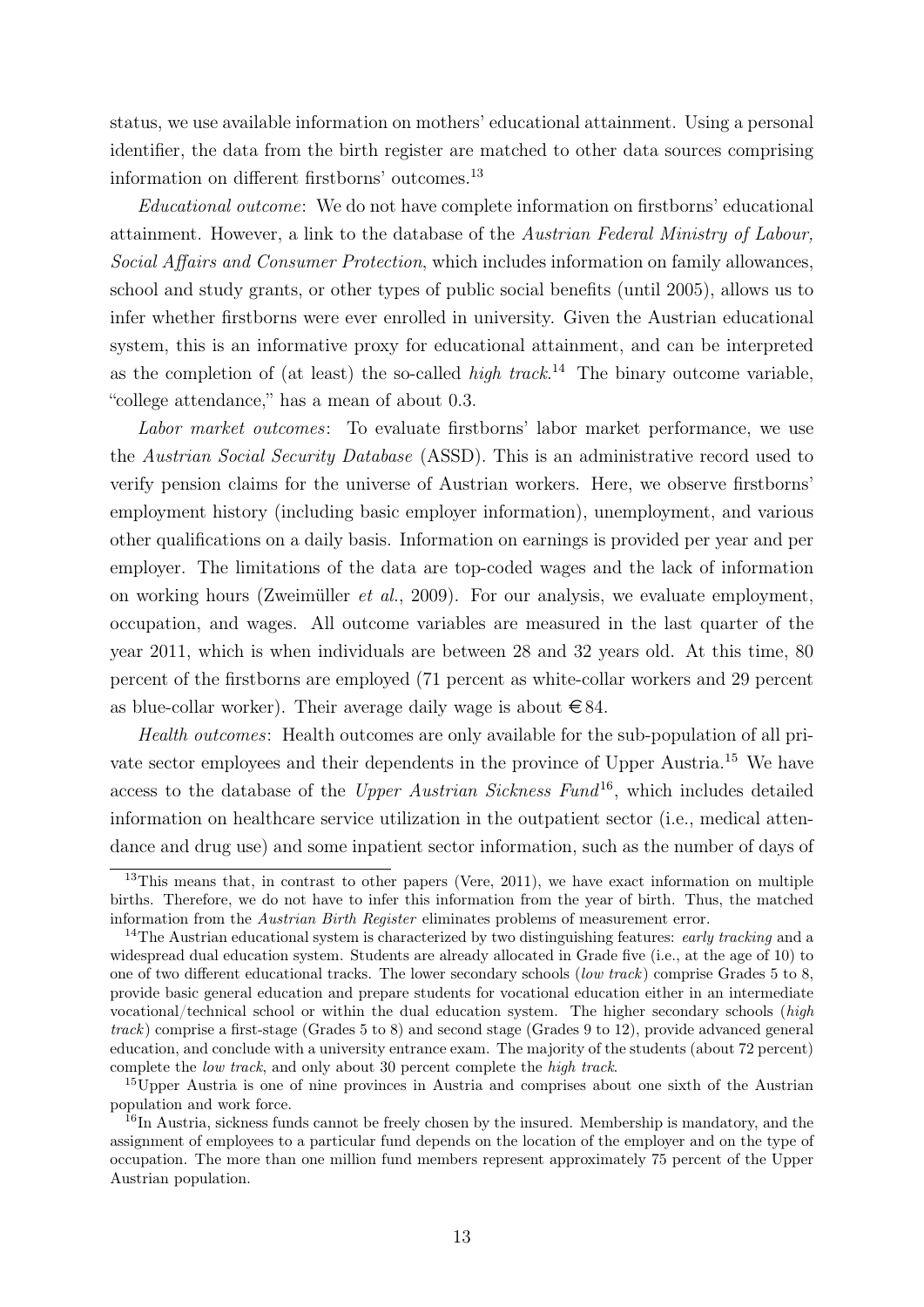hospitalization and the Sickness Fund's financial contribution for a patient's hospital stay. For instance, we are able to observe each single doctor visit and each drug prescription, together with the exact date of service utilization. To evaluate health, we construct the following annual outcome variables: (i) total health expenditure<sup>17</sup>; (ii) expenditure on outpatient medical attendance (at general practitioners (GPs) and resident medical specialists); (iii) expenditure on medical drugs; and (iv) days of hospitalization. Obviously, the degree to which these proxies reflect individual health varies among the variables. Whereas the number of days of hospitalization and the consumption of medical drugs can be expected to be highly correlated with a person's health status, expenditure on outpatient medical attendance may also capture aspects of preventative care, such as costs of screening exams. Therefore, higher outpatient expenditures do not necessarily reflect poorer health. All variables are measured in the year 2009, when firstborns are between 26 and 30 years old. The average firstborn spent about  $\epsilon$  584 on total health expenditure  $(\text{\textless}=219)$  on outpatient medical attendance and  $\text{\textless}=87$  on medical drug consumption) and spent 1.1 days in hospital.

### 4 Estimation Results

#### 4.1 Human Capital Outcomes

Table 3 summarizes our estimation results with regard to the effect of family size on firstborns' educational and labor market outcomes. Column (1) provides the sample mean of the respective outcome variable. The OLS estimates in column (2) suggest a statistically significant negative correlation between family size and all human capital outcomes. An increase of one sibling is associated with a reduced likelihood of college attendance (minus 1.2 percentage points) and a lower employment probability (minus 1.7 percentage points). Conditional on being employed, an additional sibling reduces the likelihood of white-collar employment (as compared to blue-collar employment) by 3.3 percentage points and also has a negative effect on the wage. The latter effect amounts to a reduction in the daily wage of about  $\epsilon$ 1.7, a decrease of 2 percent. The estimates obtained by an equivalent Bayesian method (see column (3)) are quantitatively comparable.

Columns (4) and (7) summarize the 2SLS estimation results for the two different IVs. With one exception, statistical significance vanishes. While some 2SLS estimates are within a similar range to comparative OLS estimates, the standard errors are consistently higher. On average, the 95 percent confidence intervals for the twin IV estimates are 10 times larger than those of the OLS estimation. The corresponding intervals from the same-sex sibship IV are more than 23 times larger than their OLS counterparts. In the

<sup>&</sup>lt;sup>17</sup>Total health expenditures cover outpatient expenditures plus a fixed fee paid by the Sickness Fund per day spent in hospital.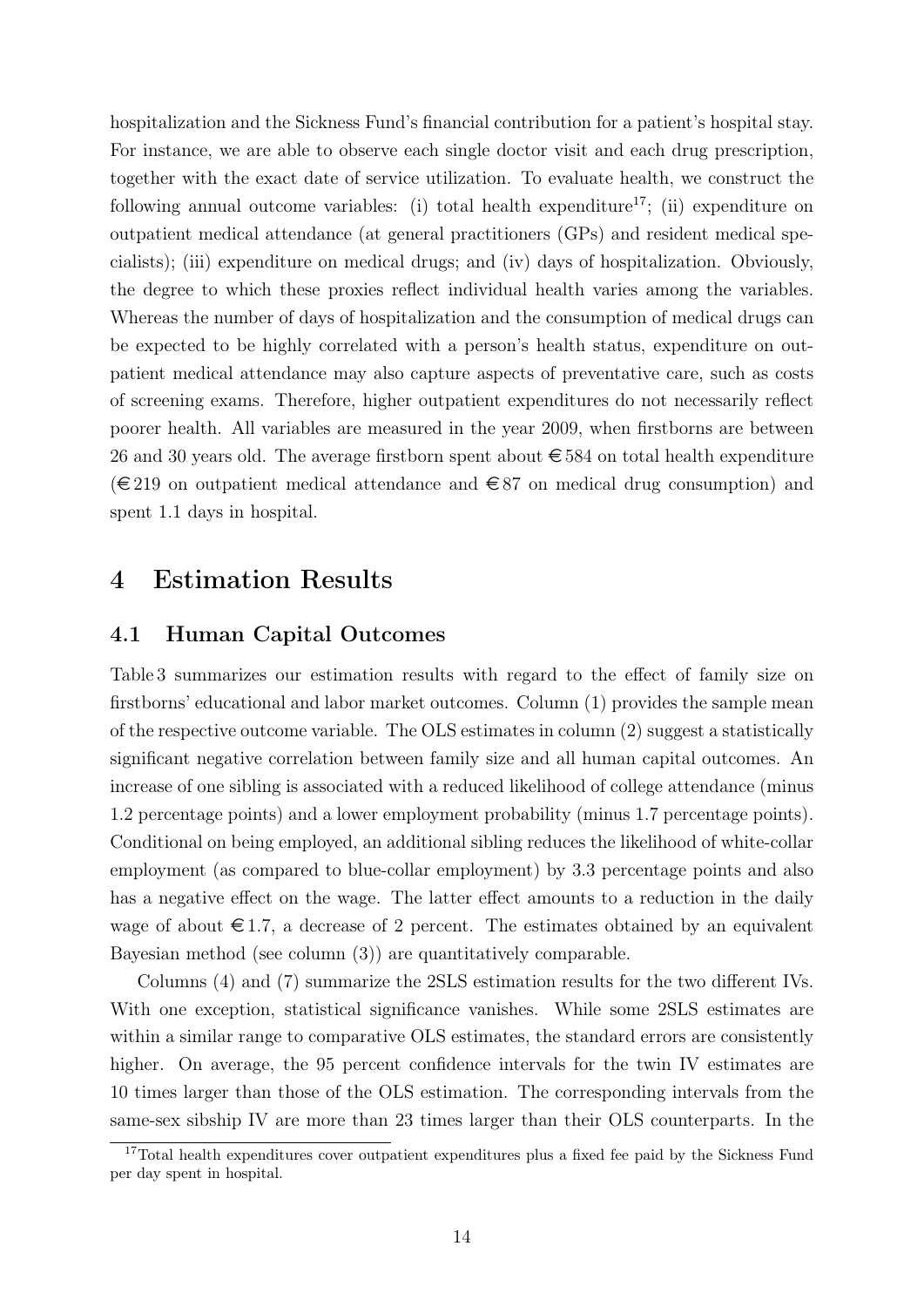case of the twin IV, the point estimates for college attendance and employment are still negative, while we observe a positive sign for white-collar employment and wage. The only statistically significant impact of family size is the one on white-collar employment, based on the same-sex sibship IV. Here, one additional sibling increases the likelihood of working as a white-collar worker by 9.3 percentage points.

Columns (5) and (8) in Table 3 summarize the estimation results based on the standard Bayesian IV approach. Below these estimates, we provide highest posterior density intervals (HPDI). These intervals cover 95 percent of the posterior distribution and are located in such a way that they provide the shortest interval. For both instruments, we find comparable results to those of the simple Bayesian estimations, both with respect to point estimates and confidence intervals. Family size is estimated to have a statistically significant negative effect on college attendance, white-collar employment, and wages. However, the effect on employment is positive and also significant.

Both the standard Bayesian and standard Bayesian IV regressions rely on a normality assumption. However, our data clearly violates the normal distribution assumption of these models, as we are faced with mainly binary outcomes and a discrete exogeneous variable. The strength of the semi-parametric approach lies in approximating non-normal distributions, even complex ones, using a mixture of normal distributions. The large number of components required for this mixture can be viewed as an indication of the approximated distribution being very dissimilar to the normal distribution. In order to check the degree of "non-normality," we express the distribution of the number of components using the mixture algorithm required in Table 6. We observe that the smallest number of components is required for the dichotomous labor outcomes, "college attendance," "employment," and "white-collar," which are discrete and non-normal. However, they can be represented by the mixture with relatively few components. The median 4−5 components suffice to model the binary outcomes' and correlated first-stage equation's joint error distribution. Modeling the corresponding error distribution for the skewed and censored wages requires more components for the median  $7 - 8$  components.

Columns (6) and (9) in Table 3 summarize the estimation results from the semiparametric Bayesian IV approach, which allows for departure from normality. In the case of the twin IV, statistically significant effects are no longer visible. The size of the estimates is almost negligible, and with the exception of daily wages, essentially zero. The HPDIs for the outcomes of college attendance, employment, and white-collar employment lie in a small range between minus 0.3 and plus 0.1 percentage points. The nonsignificant estimate for daily wage is  $\epsilon \in 2.72$ , which is equivalent to an increase of 3.2 percent. In the case of the same-sex sibship IV, two estimates are statistically significant and negative (college attendance and white-collar employment), although their economic significance of minus 0.35 and plus 0.05 percentage points is negligible. The still nonsignificant coefficient for daily wages indicates a reduction of 4 percent.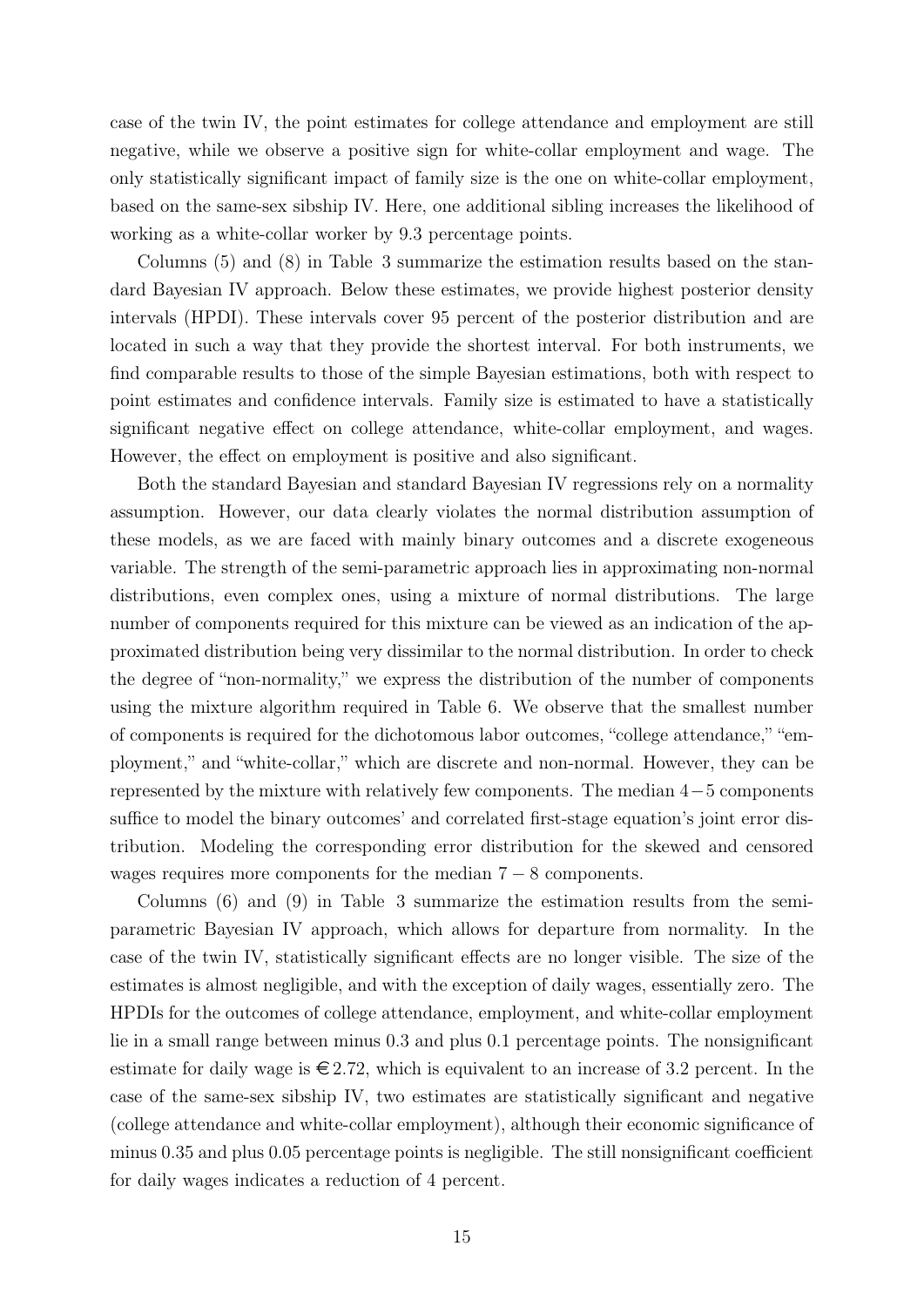Figure 3 provides a graphical summary of the IV estimates for two outcomes and compares them to estimates from Angrist et al. (2010), who use data from the 1983 and 1995 Israeli censuses (linked with information from the population registry). The panels depict the statistically nonsignificant 2SLS estimates, with large confidence intervals, covering economically important outcome ranges. We argue that these estimates are not precise enough to reject the trade-off between the quantity and quality of children. The estimates provided by the standard Bayesian IV approach are substantially more precise and statistically significant throughout. However, they do not provide a consistent picture. For example, they suggest that both an unexpected and expected increase in family size have a negative effect on firstborns' college attendance, but a positive effect on their employment probability. While this result is theoretically possible—for instance, an exogenous increase in family size may prevent a firstborn from picking a college major with a poor employment outlook—we have to keep the imposed normality assumption in mind. Finally, the estimates of the semi-parametric Bayesian IV approach consistently show either statistically and/or economically nonsignificant effects. We argue that these estimation results are precise enough to credibly reject an (economically relevant) interaction between the quantity and quality of children with respect to human capital outcomes.

#### 4.2 Health Outcomes

For our health outcomes, we estimate an equivalent set of models, as summarized in Table 4. Across all models and outcomes, we find consistently nonsignificant effects of family size.<sup>18</sup> In comparison to labor market outcomes, the size of the different confidence intervals provides a more differentiated picture. For 2SLS, the estimates are again too imprecise to be informative. The estimations based on the twin IV give confidence intervals are, on average, 6 times larger than those of the OLS estimation. This factor goes up to 25 in the case of same-sex sibship IV. As an extreme, with a mean of 1.11 days of hospitalization, the 95 percent confidence interval for the same-sex sibship lies in the range minus 3 to plus 2.5 days (see column (7)).

The standard Bayesian IV approach provides quite precise estimates. However, the objection against this method (the violation of the normality assumption) is even more relevant for health outcomes. Next, we view a more complex scenario than that of the predominantly binary human capital outcomes. The cardinal health outcome variables exhibit a skewed distribution, since a large fraction of those insured do not utilize any medical services and/or drugs in a given year. Consequently, we cannot rely on either the

<sup>&</sup>lt;sup>18</sup>The only two exceptions are the estimates obtained from the standard Bayesian regression (column (3)) for drug expenditure and days spent in hospital. The effect of an increase in family size on days of hospitalization is negligible, while the negative association with the expenditure on drug consumption is equivalent to a decrease of 5.1 percent. However, the HDPI regions of the standard Bayesian regression are based on the assumption of homoscedastic errors, whereas the confidence regions reported by the OLS technique allow for heteroscedasticity of unknown form.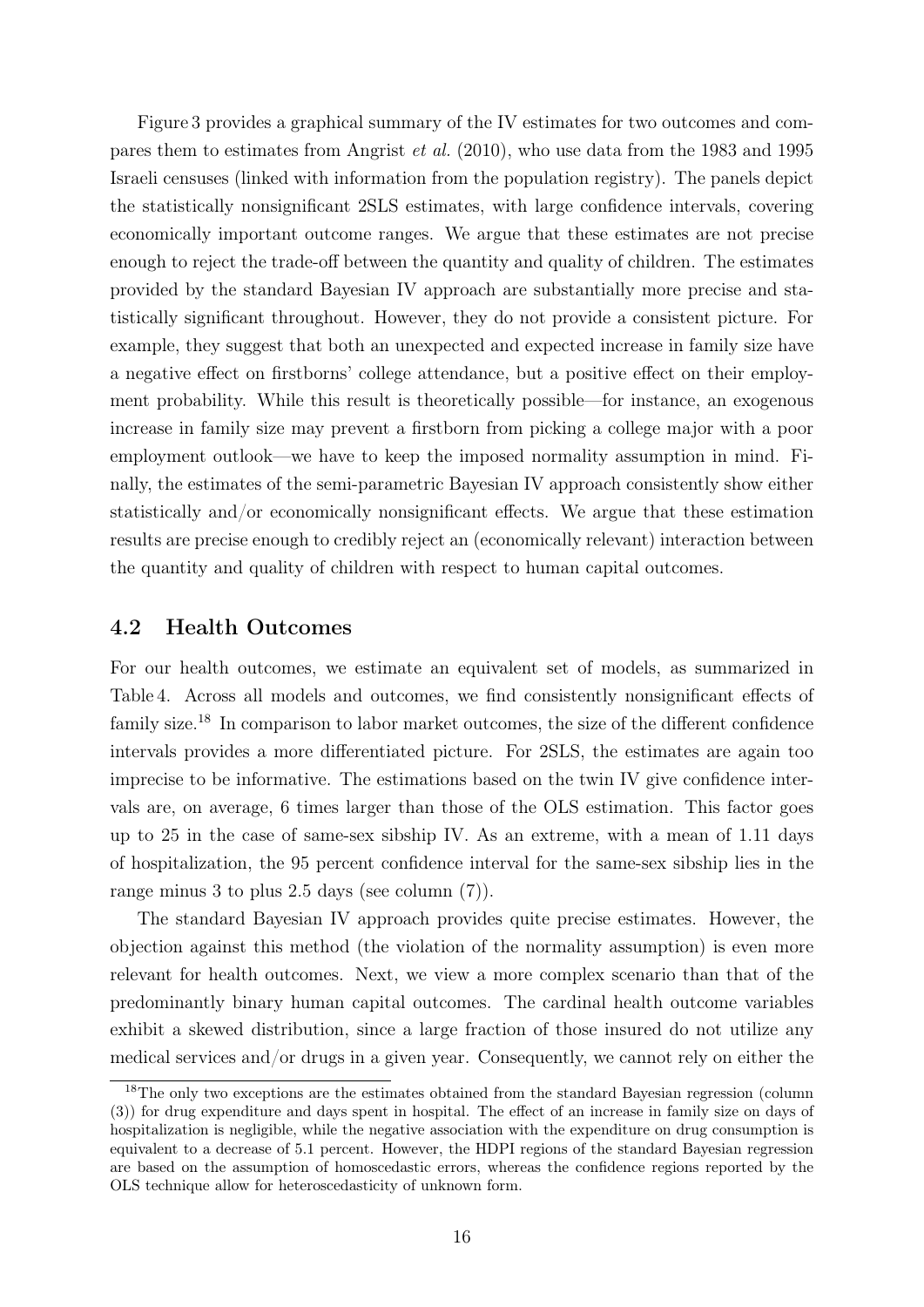point or the variance estimates from the standard Bayesian IV approach, and we consider the semi-parametric method to provide the most reliable inference results.

Table 6 compares the number of components required by the semi-parametric Bayesian IV approach. As expected, the number of components required for health outcomes is substantially higher (with a median between 10 and 21) than the human capital outcomes (with a median between 4 and 8). The difference shows the difficulty of approximating the true error distribution. This results in comparable larger HPDIs for our health outcomes (compared to those of the human capital outcomes). However, for the twin IV, the performance is still very good. The point estimates are reasonably close to zero, and the HPDIs are small; at least substantially smaller than those of the corresponding 2SLS estimations. In the case of the same-sex sibship IV, we increase the endogenous variable's variation in the first stage equation by adding a second instrument  $(jirl1, 2 \text{ and } boy1, 2)$ and boosting the variation in the posterior distribution. Thus, even though the complexity of the mixture, represented by its number of components in Table 6, does not increase, the variation of the posterior distribution does. Consequently, the precision declines in the case of the same-sex sibship IV estimates. While the estimates are still more precise than those of the 2SLS estimation (with a relative order of magnitude of about one half), we still cannot reject the quantity-quality trade-off or the existence of the hygiene hypothesis.

To put our zero results for health outcomes into perspective, it is worth noting that the available causal evidence is also insignificant, economically or statistically (see Table 1). As was mentioned earlier, Hatton and Martin (2010) find a negative effect on children's health, although the impact on body weight remains nonsignificant. Apart from the fact that the external validity of the study is at least debatable (the sample consists of predominantly poor families in Britain taken in the interwar period from 1937–1939), the quantitative effect is only 1 percent, which does not seem to be very high, given the degree of negative economic selection of families. Similarly, Lundborg et al. (2013) find a significant positive effect of family size on children's health, although the quantitative significance (0.4 percent) is even lower than that of Hatton and Martin (2010). Lastly, an increase in the number of children by one improves the global health of males at the age of 18 by 4 percent. This effect is obviously quantitatively important, although the estimated coefficient is only significant at the 10 percent level.

#### 4.3 Heterogenous Treatment Effects

How family size affects firstborns' outcomes may depend on specific circumstances. In particular, the socioeconomic background of families may matter. The degree to which financial resources are binding and to which parents are prepared to provide non-pecuniary support to an additional child is expected to vary across the socioeconomic spectrum. There is some evidence in the literature (based on 2SLS estimates) that a quantity-quality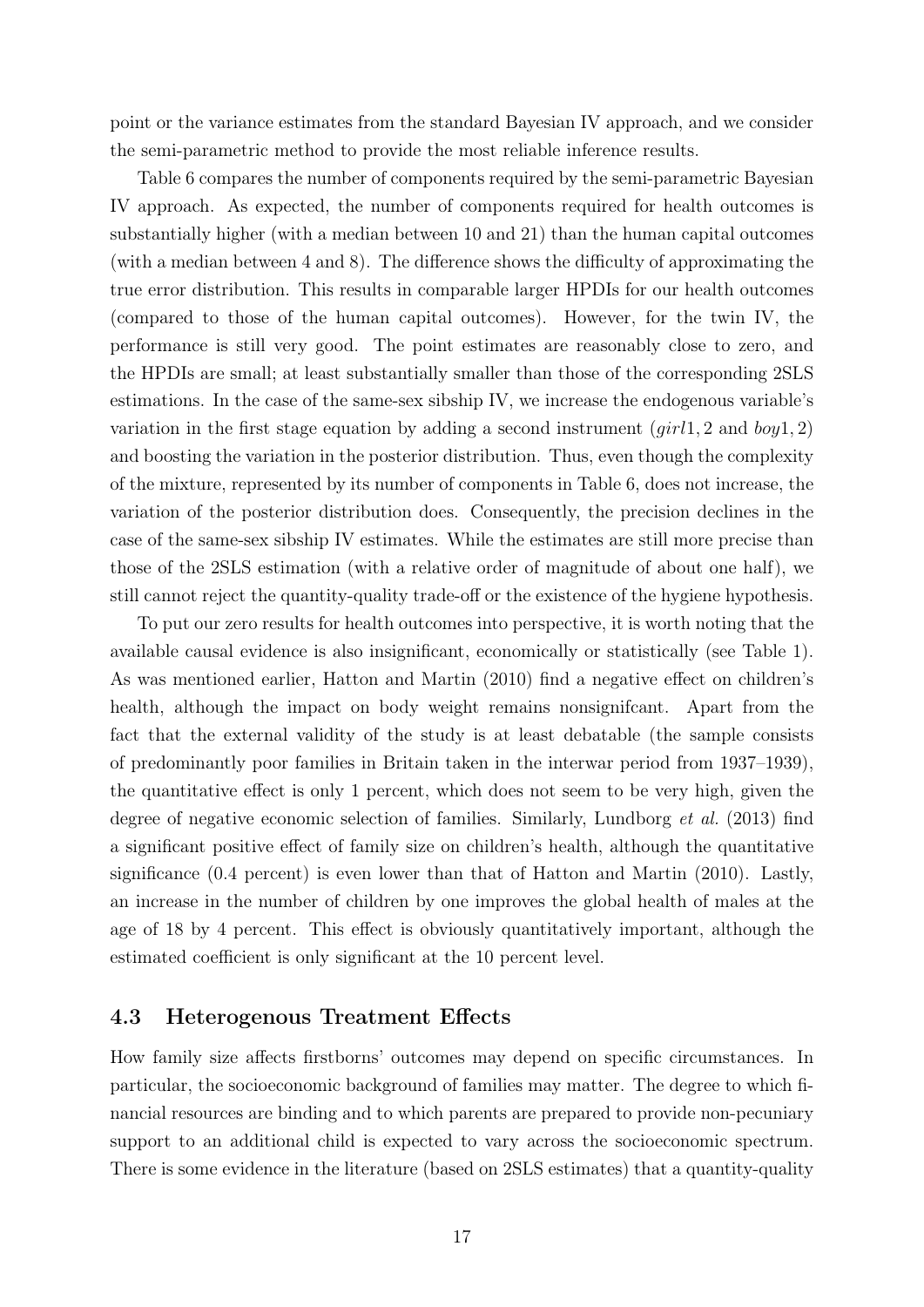trade-off is significant among families from a lower socioeconomic background, but is nonexistent among families with a higher socioeconomic status (Åslund and Grönqvist, 2010). If this also applies to our data (and carries over to our preferred estimation model), the examination of average treatment effects (as presented above) may hide important aspects. To identify potential heterogenous treatment effects, we stratify our sample by the mothers' educational attainment measured at the time of their second birth. We distinguish between mothers with three different levels of educational attainment. Mothers in the first group have compulsory schooling only (about 27 percent), those in the second group graduated from the low track (about 58 percent), and those in the third group graduated from the high track (about 15 percent).

We present the estimation results from these stratified samples for human capital outcomes only, as the resulting number of observations is sufficient. The semi-parametric Bayesian IV estimates in columns (6) and (9) in Table 5 do not indicate remarkable differences between the socioeconomic groups. Similar to the aggregated results, the majority of effects are still nonsignificant, and the zeroes are precisely estimated. However, we do observe single statistically significantly negative effects for the group with compulsory schooling only, as well as the graduates from the low track. For children from mothers who completed compulsory schooling only, we find a negative effect on the employment probability of minus 0.5 percentage points in the same-sex sibship specification (column (9), which is equivalent to a reduction of 0.6 percent. For children from mothers who graduated from the low track, we observe a negative effect on the likelihood of college attendance of minus 0.5 percentage points (2 percent) for the twin IV (column (6)), and of minus 0.2 percentage points in the same-sex sibship IV framework (column  $(9)$ ). Hence, the stratified analysis confirms our result that an exogenous increase in family size has no significant effects on firstborns' human capital outcomes. If we find single significant effects, they are of minor economic importance. However, the detrimental effects of larger families on educational and labor market success of offspring, in accordance with the model for the quantity and quality of children, occur in families with a lower socioeconomic status.

### 5 Conclusions

In this study, we used a semi-parametric Bayesian IV approach to test the theoretically proposed interaction between the quantity and the quality of children. We used administrative data sources from Austria and exploited exogenous variation in family size due to twin births and preferences for a mixed sibling-sex composition. In contrast to existing evidence (based on 2SLS), our approach provides precisely estimated effects. By construction, the Bayesian semi-parametric approach is able to cope well with data that violate the typical normal distribution assumptions, such as binary, skewed, and censored data,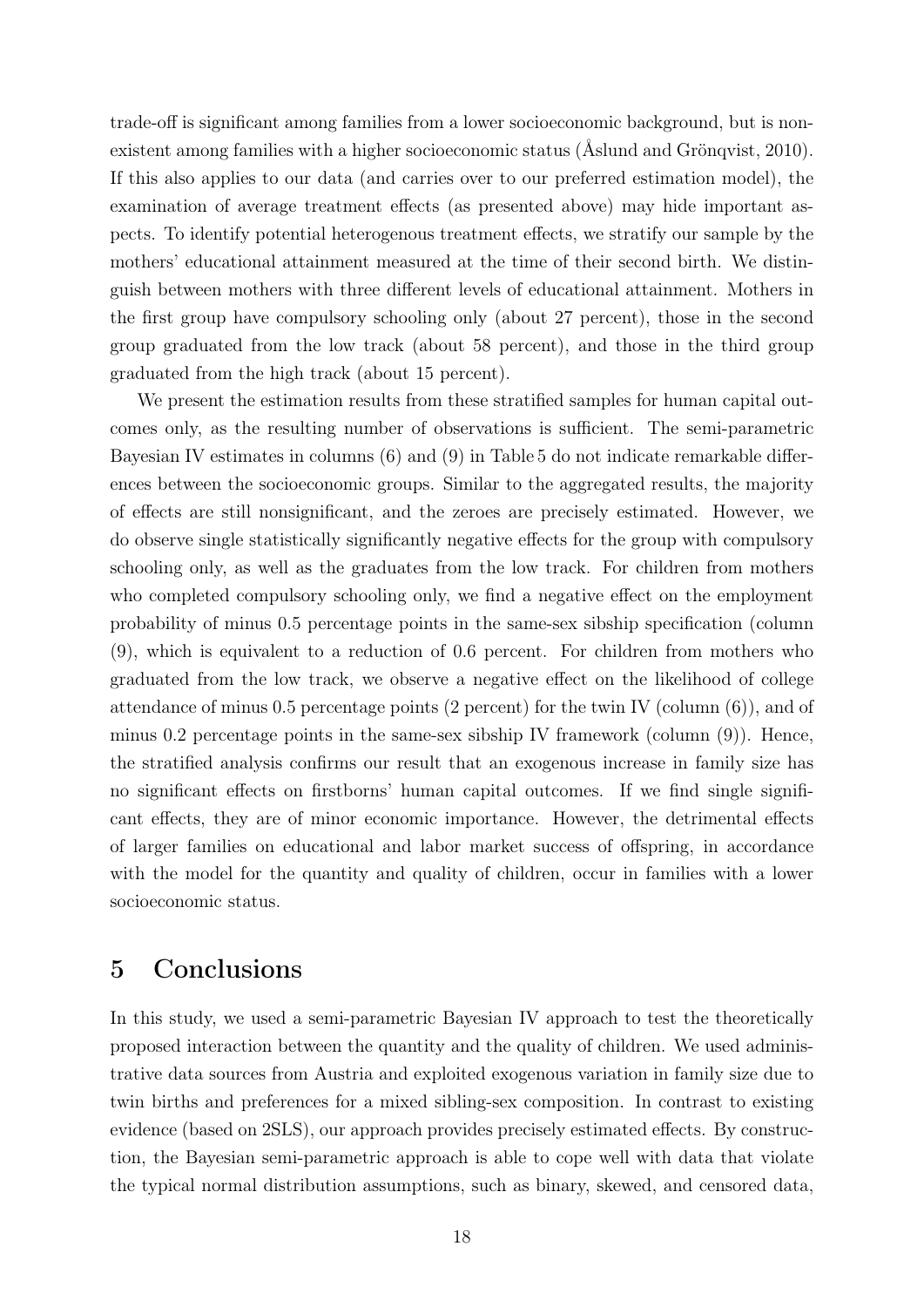all of which occur in our data set. This allows us to credibly conclude that there is no quantitatively important quantity-quality trade-off of children. The estimated effects on firstborns' human capital and health outcomes are either statistically and/or economically nonsignificant.

How can the absence of this causal link be explained? There are several complementary explanations. First, the negative effect of reduced resources might be offset by the positive effects from interaction between siblings. This is what the hygiene hypothesis suggests for health outcomes. In terms of human capital development, firstborns may benefit from teaching their younger sibling. Second, parents may manage to keep their investment in their children constant (as compared to the counterfactual situation) and primarily reduce their consumption of private goods and leisure. Related literature has shown that mothers reduce their labor supply as a response to fertility shocks. Consequently, the total amount of at-home care provided by the mother may even increase for the firstborns. If maternal childcare is superior to the counterfactual care setting, firstborns might benefit from this mediating channel. Finally, an increase in family size might only reduce irrelevant child investment. In other words, the parents may overinvest in their firstborns in the counterfactual situation.

Naturally, our results have to be interpreted in the light of the specific institutional setting. We consider Austria to be a representative example of a Central European welfare state that provides—apart from free healthcare and education—some financial support for families. Moreover, the average family size in Austria is low, and our results relate basically to an increase in family size from two to three children. It remains unclear whether the quantity/quality trade-off would exist in developing countries with  $(i)$  a less pronounced welfare state and (ii) larger families, on average. In any case, it would be worthwhile to further expand the outcome dimension, and to study, for instance, the effect of family size on children's cognitive and character skills. These outcomes have recently attracted significant attention from economists, as there is growing evidence that these skills are strong predictors of important long-term outcomes (Heckman and Kautz, 2012, 2013).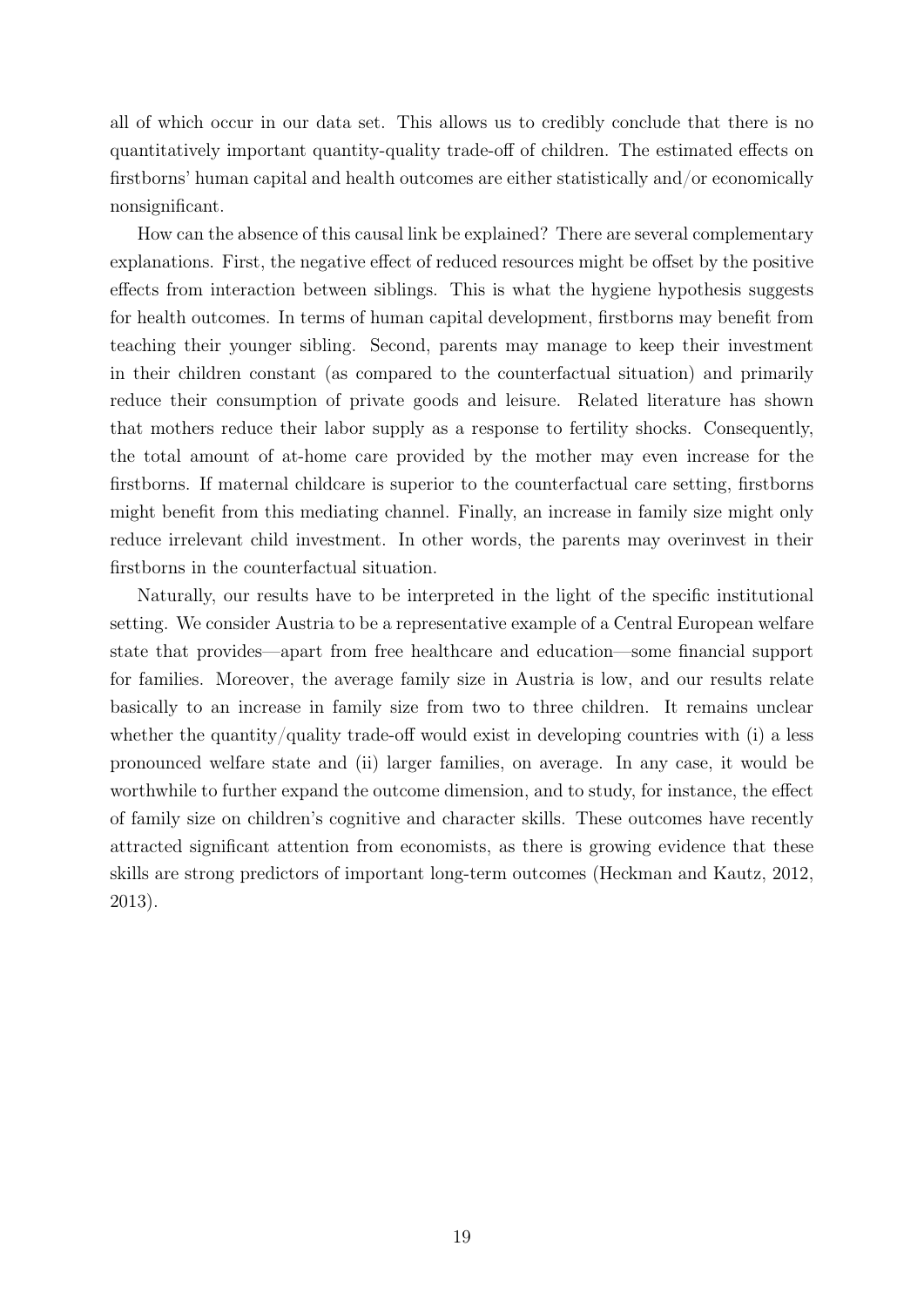### References

- Almond, D. and Edlund, L. (2007). Trivers-Willard at Birth and One Year: Evidence from US Natality Data 1983-2001. Proceedings of the Royal Society B: Biological Sciences, 274 (3), 2491–2496.
- ANGRIST, J., LAVY, V. and SCHLOSSER, A. (2010). Multiple Experiments for the Causal Link between the Quantity and Quality of Children. Journal of Labor Economics, 28 (4), 773–823.
- ANGRIST, J. D. and EVANS, W. N. (1998). Children and Their Parents' Labor Supply: Evidence from Exogenous Variation in Family Size. The American Economic Review, 88 (3), 450–477.
- Åslund, O. and Grönqvist, H. (2010). Family Size and Child Outcomes: Is There Really No Trade-off? Labour Economics, 17 (1), 130–139.
- BAGGER, J., BIRCHENALL, J. A., MANSOUR, H. and URZUÁ, S. (2013). Education, Birth Order, and Family Size, unpublished manuscript.
- Becker, G. S. and Lewis, H. G. (1973). On the Interaction between the Quantity and Quality of Children. Journal of Political Economy, 81 (2), 279–288.
- and Tomes, N. (1976). Child Endowments and the Quantity and Quality of Children. Journal of Political Economy, 84 (4), 143–162.
- BLACK, S. E., DEVEREUX, P. J. and SALVANES, K. G. (2005). The More the Merrier? The Effect of Family Size and Birth Order on Children's Education. Quarterly Journal of Economics, 120 (2), 669–700.
- $\sim$ ,  $\sim$  and  $\sim$  (2010). Small Family, Smart Family? *Journal of Human Resources*, 45 (1), 33–58.
- BRINCH, C. N., MOGSTAD, M. and WISWALL, M. (2012). Beyond Late with A Discrete Instrument. Heterogeneity in the Quantity-Quality Interaction of Children. Discussion Papers No. 703, September 2012, Statistics Norway, Research Department.
- Cáceres-Delpiano, J. (2006). The Impacts of Family Size on Investment in Child Quality. Journal of Human Resources, 41 (4), 738–754.
- CATALANO, R., BRUCKNER, T., ANDERSON, E. and GOULD, J. B. (2005). Fetal Death Sex Ratios: A Test of the Economic Stress Hypothesis. International Journal of Epidemiology, 34, 944–948.
- Chamberlain, G. and Imbens, G. (2003). Nonparametric Applications of Bayesian Inference. Journal of Business & Economic Statistics, 21 (1), 12-18.
- Conley, T., Hansen, C., McCulloch, R. and Rossi, P. (2008). A Semi-Parametric Bayesian Approach to the Instrumental Variable Problem. Journal of Econometrics, 144 (1), 276–305.
- DAHL, G. B. and MORETTI, E. (2008). The Demand for Sons. Review of Economic Studies, 75 (4), 1085–1120.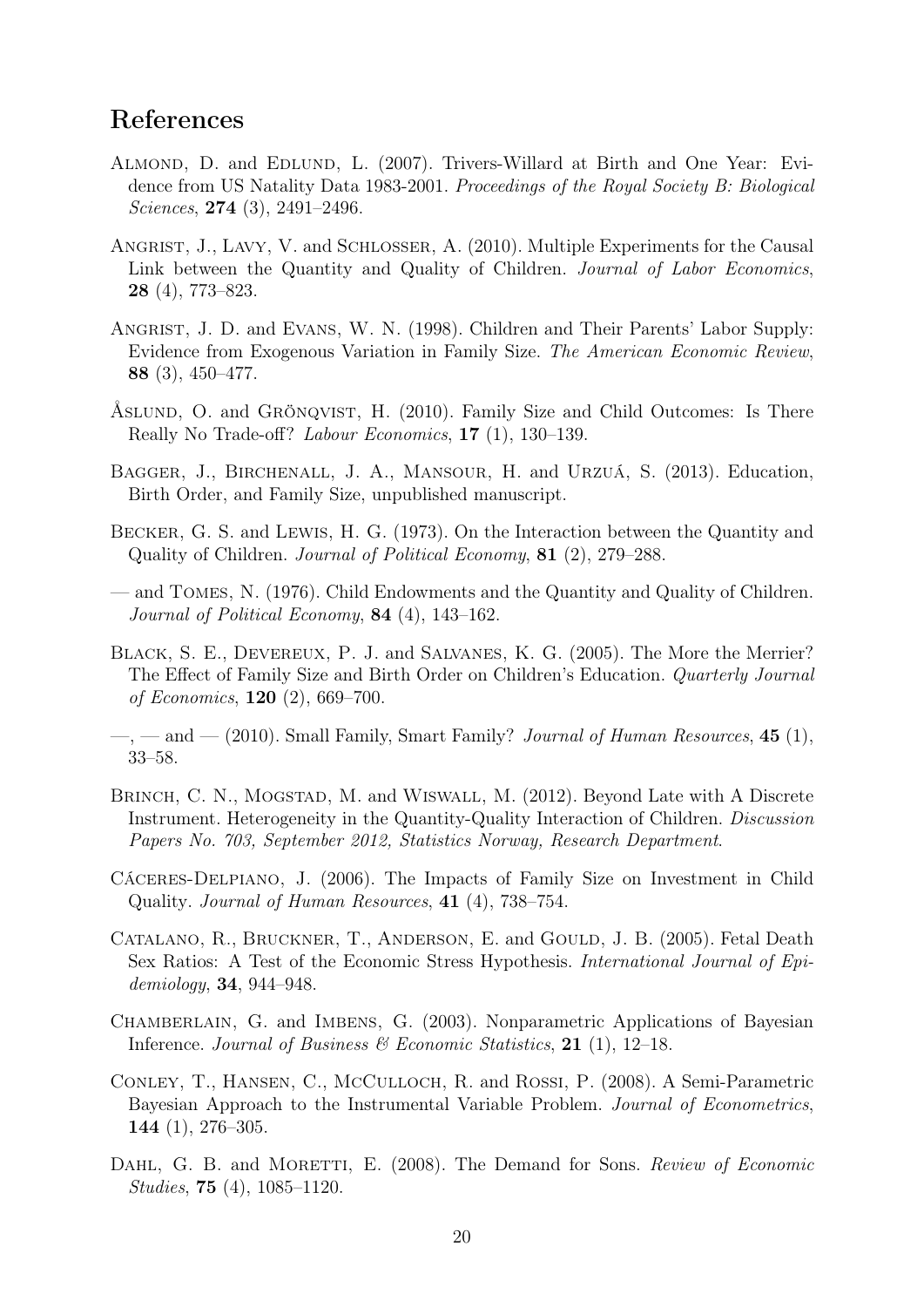- ESCOBAR, M. D. and WEST, M. (1998). Computing Nonparametric Hierarchical Models. In D. Dey, P. Müller and D. Sinha (eds.), Practical Nonparametric and Semiparametric Bayesian Statistics, no. 133 in Lecture Notes in Statistics, Berlin: Springer-Verlag, pp. 1–22.
- Ferguson, T. S. (1973). A Bayesian analysis of some nonparametric problems. The Annals of Statistics, 1, 209–230.
- Forastiere, F., Agabiti, N., Corbo, G. M., Dell'Orco, V., Porta, D., Pistelli, R., Levenstein, S. and Perucci, C. A. (1997). Socioeconomic Status, Number of Siblings and Respiratory Infections in Early Life as Determinants of Atopy in Children. Epidemiology, 8 (5), 566–570.
- Hansen, D., Møller, H. and Olsen, J. (1999). Severe Periconceptional Life Events and the Sex Ratio in Offspring: Follow Up Study Based on Five National Registers. British Medical Journal, 319, 548–549.
- HATTON, T. J. and MARTIN, R. M. (2010). The Effects on Statute of Poverty, Family Size, and Birth Order: British Children in the 1930s. Oxford Economic Papers, 62 (1), 157–184.
- HECKMAN, J. J. and KAUTZ, T. (2012). Hard Evidence on Soft Skills. *Labour Economics*, 19 (4), 451–464.
- and (2013). Fostering and Measuring Skills: Interventions That Improve Character and Cognition. Discussion Paper 7750, Institute for the Study of Labor, Bonn, Germany.
- HOOGERHEIDE, L., KLEIBERGEN, F. and VAN DIJK, H. (2007). Natural Conjugate Priors for the Instrumental Variables Regression Model Applied to the Angrist-Krueger Data. Journal of Econometrics, 138, 63-103.
- Jarvis, D., Chinn, S., Luczynska, C. and Burney, P. (1997). The Association of Family Size with Atopy and Atopic Disease. Clinical and Experimental Allergy, 27 (3), 240–245.
- KARMAUS, W. and BOTEZAN, C. (2002). Does a Higher Number of Siblings Protect Against the Development of Allergy and Asthma? A Review. Journal of Epidemiology and Community Health,  $56$  (3), 209-217.
- KLEIBERGEN, F. and ZIVOT, E. (2003). Bayesian and Classical Approaches to Instrumental Variable Regression. Journal of Econometrics, 114, 29–72.
- Lopes, H. F. and Polson, N. G. (2014). Bayesian Instrumental Variables: Likelihoods and Priors. *Econometric Reviews*, **33** (1–4), 100–121.
- LUNDBORG, P., RALSMARK, H. and ROOTH, D. (2013). When a Little Dirt Doesn't Hurt – The Effect of Family Size on Child Health Outcomes. Working paper, Linnaeus University Centre for Labour Market and Discrimination Studies.
- Mogstad, M. and Wiswall, M. (2012). Testing the Quantity-Quality Model of Fertility: Linearity, Marginal Effects and Total Effects. mimeo.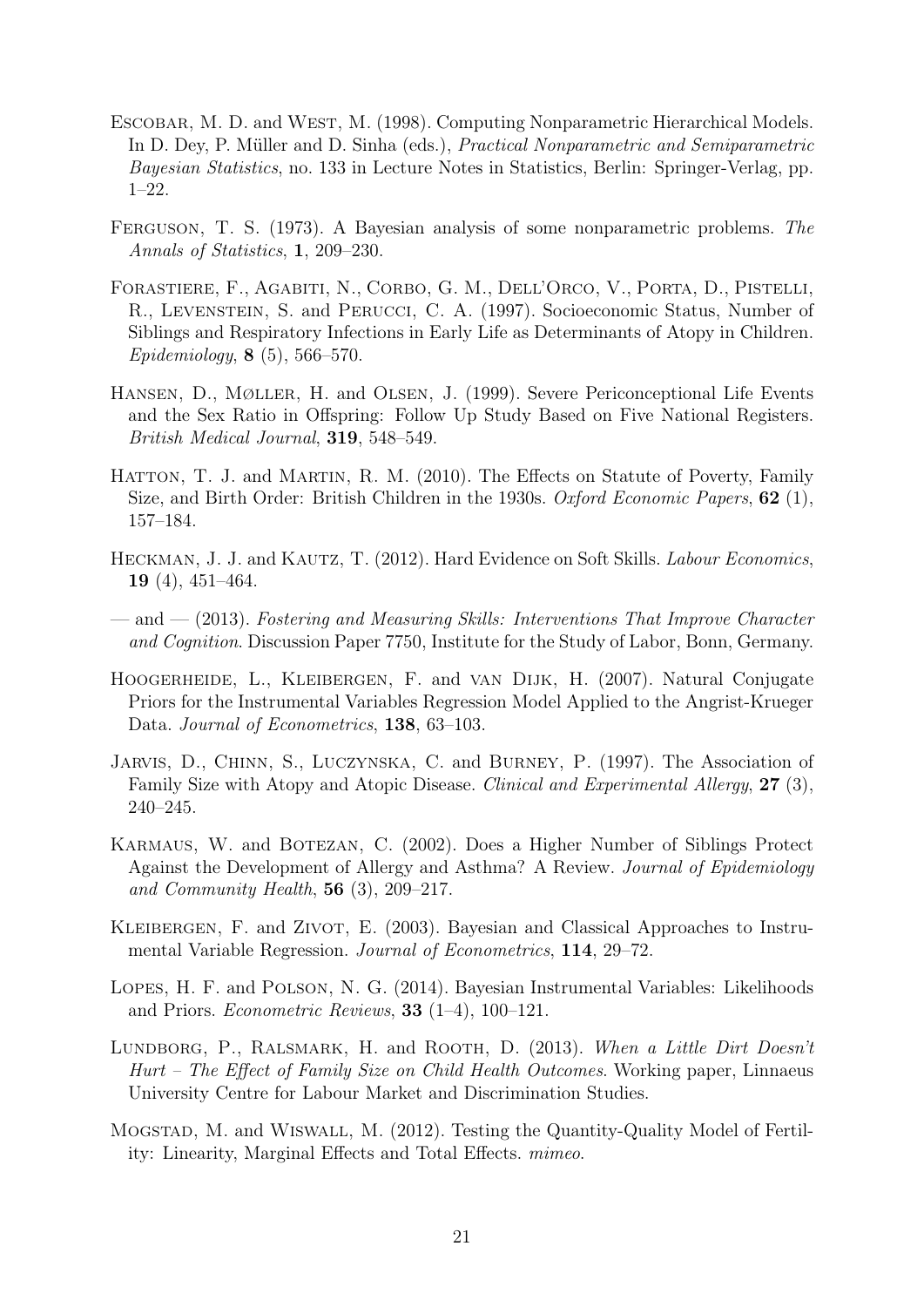- POLLET, T. V. and HOBEN, A. D. (2011). An Evolutionary Perspective on Siblings: Rivals and Resources. In S. C.A. and T. K. Shackelford (eds.), Handbook of Evolutionary Family Psychology, Oxford University Press, pp. 128–148.
- PRSKAWETZ, A., SOBOTKA, T., BUBER, I., ENGELHARDT, H. and GISSER, R. (2008). Austria: Persistent Low Fertility Since the Mid-1980s. Demographic Research, 19 (12), 293–360.
- Quian, N. (2013). Quantity-Quality and the One Child Policy: The Only-Child Disadvantage in School Enrollment in Rural China. mimeo.
- R Core Team (2013). R: A Language and Environment for Statistical Computing. R Foundation for Statistical Computing, Vienna, Austria.
- ROBERT, C. P. (2001). The Bayesian Choice. Springer.
- Rosenzweig, M. R. and Wolpin, K. I. (1980). Testing the Quantity-Quality Fertility Model: The Use of Twins as a Natural Experiment. *Econometrica*, **48** (1), 227–240.
- Rossi, P. (2012). bayesm: Bayesian Inference for Marketing/Micro-econometrics. R package version 2.2-5.
- ROSSI, P. E., ALLENBY, G. M. and MCCULLOCH, R. (2005). Bayesian Statistics and Marketing. Chichester: John Wiley and Sons.
- SETHURAMAN, J. (1994). A Constructive Definition of Dirichlet Priors. Statistica Sinica, 4, 639–650.
- Staiger, D. and Stock, J. H. (1997). Instrumental Variables Regression with Weak Instruments. Econometrica, 65 (3), 557–586.
- STRACHAN, D. P. (1989). Hay Fever, Hygiene, and Household Size. British Medical Journal, 299 (6710), 1259–1260.
- (2000). Family Size, Infection and Atopy: The First Decade of the 'Hygiene Hypothesis'. Thorax,  $55$  (Suppl 1), S2–S10.
- —, Harkins, L. S., Johnston, I. A. and Anderson, H. (1997). Childhood Antecedents of Allergic Sensitization in Young British Adults. Journal of Allergy and Clinical Immunology,  $99$  (1), 6–12.
- Svanes, C., Jarvis, D., Chinn, S. and Burney, P. (1999). Childhood Environment and Adult Atopy: Results from the European Community Respiratory Health Survey. Journal of Allergy and Clinical Immunology, 103 (3), 415–420.
- TRIVERS, R. L. and WILLARD, D. E. (1973). Natural Selection of Parental Ability to Vary the Sex Ratio of Offspring. Science, 179 (4068), 90–92.
- Vere, J. P. (2011). Fertility and Parents' Labour Supply: New Evidence from US Census Data. Oxford Economic Papers, 63 (2), 211–231.
- Von Mutius, E., Martinez, F. D., Fritzsch, C., Nicolai, T., Reitmeir, P. and Thiemann, H. (1994). Skin Test Reactivity and Number of Siblings. British Medical Journal, 308 (6930), 682–695.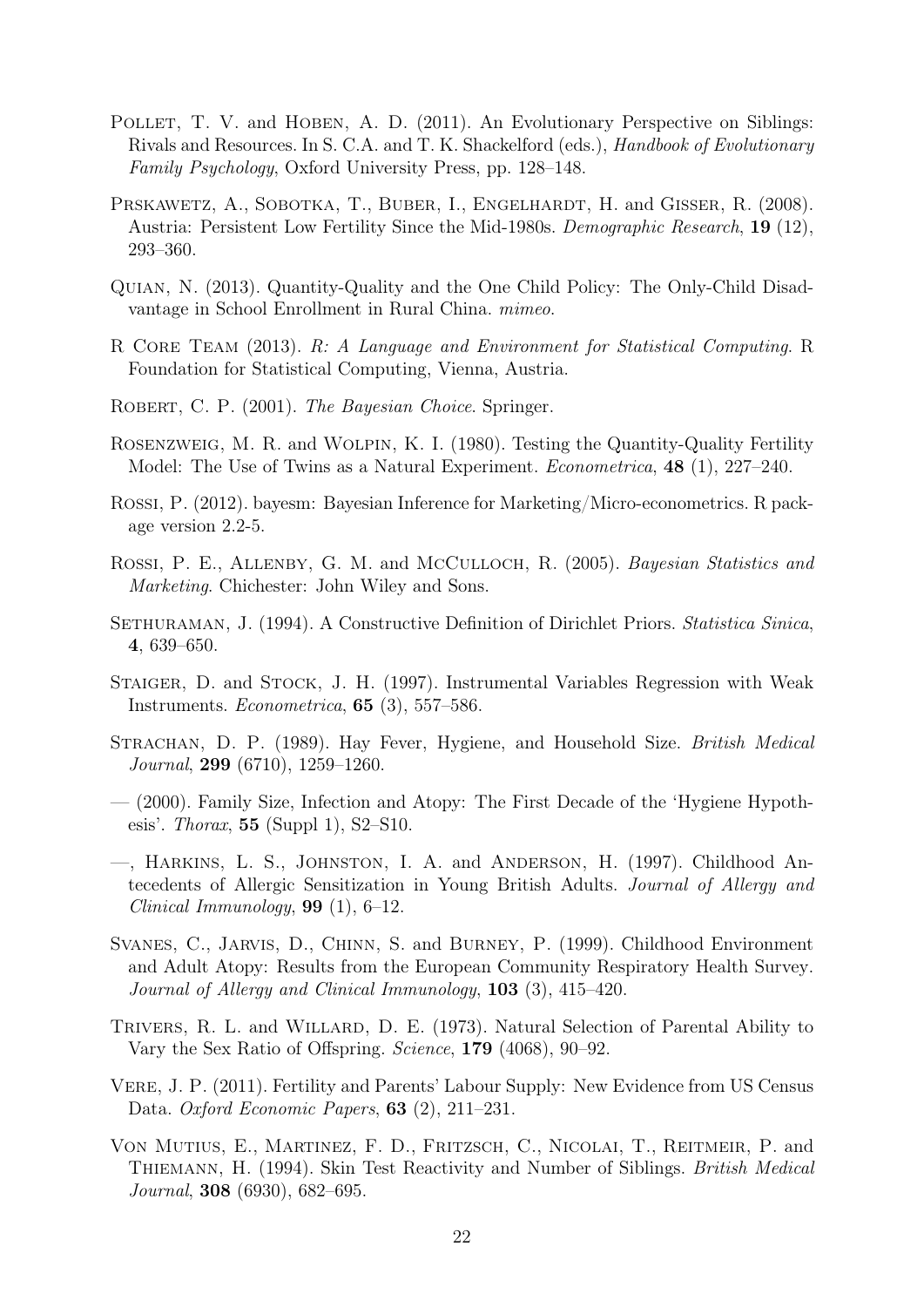- Wickens, K., Crane, J., Pearce, N. and Beasley, R. (1999). The Magnitude of the Effect of Smaller Family Sizes on the Increase in the Prevalence of Asthma and Hay Fever in the United Kingdom and New Zealand. Journal of Allergy and Clinical Immunology, 104 (3), 554–558.
- Willis, R. J. (1973). A New Approach to the Economic Theory of Fertility Behavior. Journal of Political Economy, 81 (2), 14–64.
- ZELLNER, A. (1971). An Introduction to Bayesian Inference in Econometrics. John Wiley and Sons.
- —, Ando, T., Basturk, N., Hoogerheide, L. and van Dijk, H. (2012). Bayesian Analysis of Instrumental Variable Models: Acceptance-Rejection within Direct Monte Carlo. Tinbergen Institute Discussion Papers 12-098/III, Tinbergen Institute.
- Zweimüller, J., Winter-Ebmer, R., Lalive, R., Kuhn, A., Wuellrich, J., Ruf, O. and Büchi, S. (2009). The Austrian Social Security Database (ASSD). Working Paper 0901, The Austrian Center for Labor Economics and the Analysis of the Welfare State, University of Linz.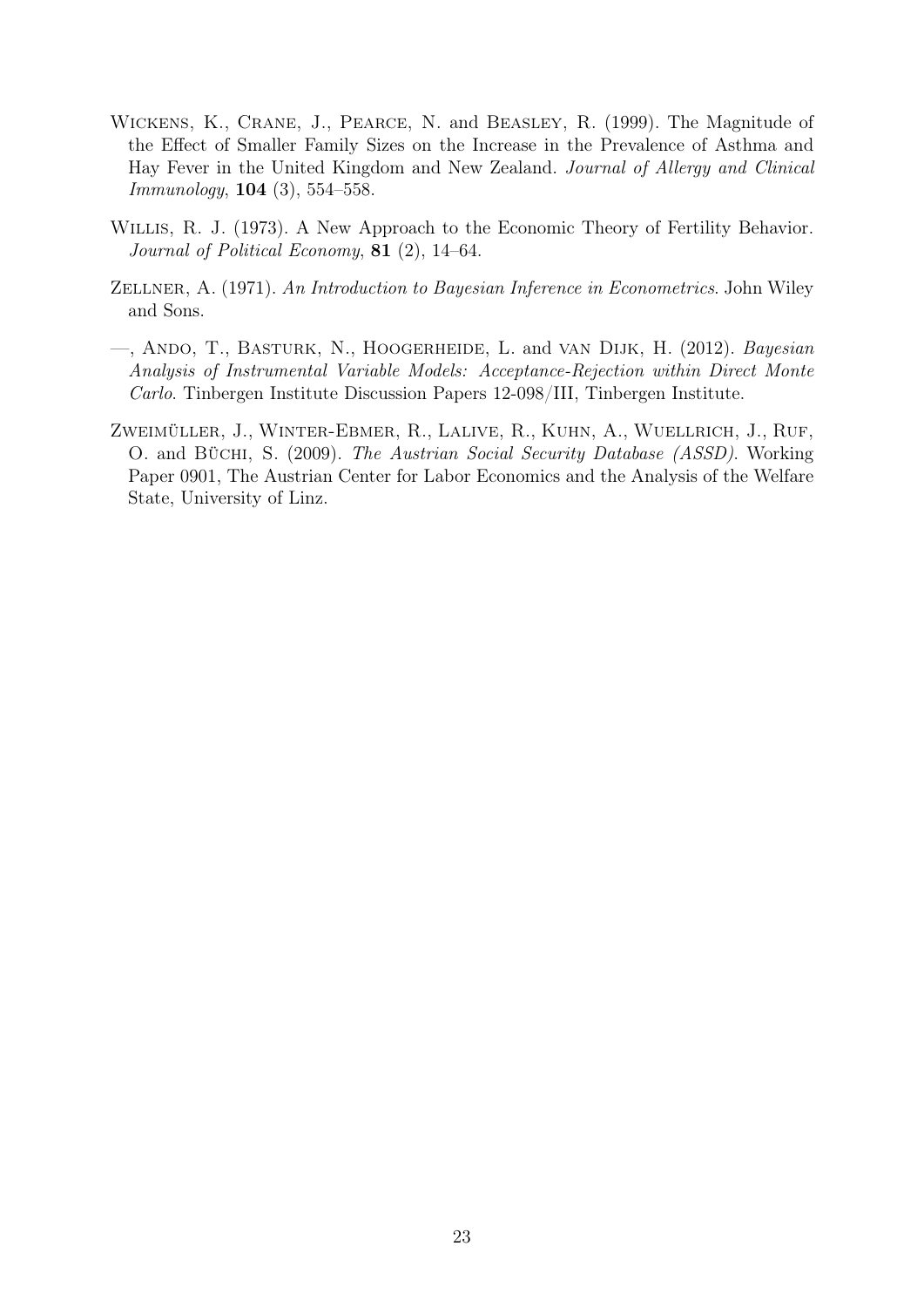# Tables and Figures

| Table 1: 2SLS-Estimates of Family Size on Human Capital and Health Out- |  |  |  |  |
|-------------------------------------------------------------------------|--|--|--|--|
| comes in the Literature                                                 |  |  |  |  |

| Outcome                                                      | Mean    | 2SLS<br>estimate | Standard<br>error | 95 percent<br>confidence interval |          |
|--------------------------------------------------------------|---------|------------------|-------------------|-----------------------------------|----------|
| Angrist et al. $(2010)^{a}$                                  |         |                  |                   |                                   |          |
| Highest grade completed                                      | 12.6    | 0.174            | 0.166             | $-0.151$                          | 0.499    |
| Years of schooling $>12$                                     | 0.824   | 0.03             | 0.028             | $-0.025$                          | 0.085    |
| Some college (age $> 24$ )                                   | 0.291   | 0.017            | 0.052             | $-0.085$                          | 0.119    |
| College graduate (age $> 24$ )                               | 0.202   | $-0.021$         | 0.045             | $-0.109$                          | 0.067    |
| Employment                                                   | 0.827   | $-0.005$         | 0.038             | $-0.079$                          | 0.069    |
| Hours worked last week                                       | 32.6    | $-0.97$          | 2.58              | $-6.03$                           | 4.09     |
| Monthly earnings (1995 shekels)                              | 2,997   | $-7.7$           | 394.1             | $-780.1$                          | 764.7    |
| Log of earning for full-time workers                         | 8.24    | 0.082            | 0.116             | $-0.145$                          | 0.309    |
| Black <i>et al.</i> $(2005)^b$                               |         |                  |                   |                                   |          |
| Years of schooling                                           | 12.2    | 0.038            | 0.047             | $-0.054$                          | 0.130    |
| Full-time employment (men)                                   | 0.71    | $-0.005$         | 0.013             | $-0.030$                          | 0.020    |
| Full-time employment (women)                                 | 0.46    | 0.021            | 0.015             | $-0.008$                          | 0.050    |
| Log of earnings (men)                                        | 12.55   | $-0.003$         | 0.02              | $-0.04$                           | 0.04     |
| Log of earnings for full-time workers (men)                  | 12.72   | $-0.005$         | 0.014             | $-0.032$                          | 0.022    |
| Log of earnings (women)                                      | 12.05   | 0.03             | 0.026             | $-0.021$                          | 0.081    |
| Log of earnings for full-time workers (women)                | 12.42   | 0.015            | 0.016             | $-0.016$                          | 0.046    |
| Black <i>et al.</i> $(2010)^b$                               |         |                  |                   |                                   |          |
| IQ (stanine scores)                                          | 5.2     | $-0.149$         | 0.052             | $-0.251$                          | $-0.047$ |
| Years of schooling $>12$                                     | 12.3    | $-0.029$         | 0.015             | $-0.058$                          | 0.000    |
|                                                              |         |                  |                   |                                   |          |
| Aslund and Grönqvist $(2010)^{a}$                            |         |                  |                   |                                   |          |
| Years of schooling                                           | 12.9    | 0.022            | 0.048             | $-0.072$                          | 0.116    |
| Grade point average (compulsory school)                      | 51.7    | 0.844            | 0.665             | $-0.459$                          | 2.147    |
| Grade point average (secondary school)                       | 51.37   | 0.969            | 0.746             | $-0.493$                          | 2.431    |
| Graduated from secondary school                              | 0.92    | 0.002            | 0.007             | $-0.012$                          | 0.016    |
| Enrolled in university                                       | 0.47    | 0.005            | 0.011             | $-0.017$                          | 0.027    |
| Non-employment                                               | 0.21    | $-0.007$         | 0.01              | $-0.03$                           | 0.01     |
| Log of earnings                                              | 7.2     | 0.044            | 0.03              | $-0.01$                           | 0.10     |
| Cáceres-Delpiano $(2006)^a$                                  |         |                  |                   |                                   |          |
| Grade behind $\text{cohort}^c$                               | 0.05    | 0.002            | 0.003             | $-0.004$                          | 0.008    |
| Attends private school                                       | 0.15    | $-0.012$         | 0.005             | $-0.022$                          | $-0.002$ |
| Hatton and Martin $(2010)^d$                                 |         |                  |                   |                                   |          |
| Height at eight [in cm]                                      | 121.00  | $-1.20$          |                   |                                   |          |
| Lundborg et al. $(2013)^{a}$                                 |         |                  |                   |                                   |          |
| Height of 18 year old males                                  | 179.691 | 1.102            | 0.360             | 0.396                             | 1.808    |
| Global health of 18 year old males <sup><math>e</math></sup> | $-2.35$ | 0.094            | 0.055             | $-0.014$                          | 0.202    |

 $Notes:$  The table summarizes empirical evidence on the effect of family size on labor market outcomes of the firstborn child, using multiple second births as an instrument. Sample means, coefficients, and standard errors are taken from the original articles, and the confidence intervals are calculated based on the estimates. Sample means correspond to: <sup>a</sup> firstborn children; <sup>b</sup> all singleton births; <sup>c</sup> dummy variable that equals one if the child's highest completed grade is lower than the mode of highest grade completed by age in years, quarter of birth and state, and zero otherwise;  $d$  children per family, excluding twins;  $e$  indicator variable running from zero (excellent health) to -12 (lowest health status) based on examinations of individuals to be allowed to do military training.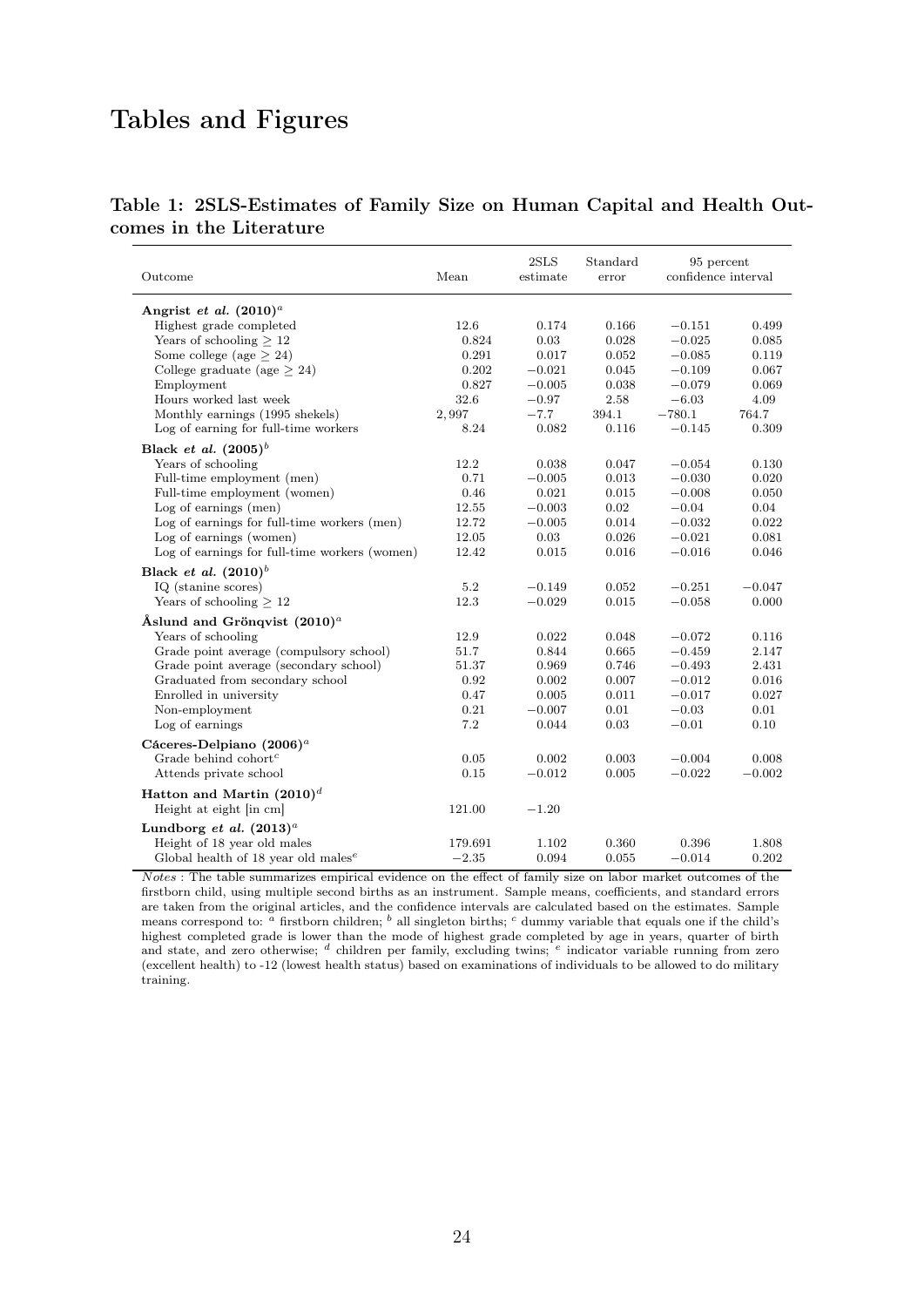



*Notes*: The upper first graph shows the share of twins at parity one and two over time in Austria. The second graph shows the cumulative distribution function for the year of second birth for families used to estimate fi N otes : The upper first graph shows the share of twins at parity one and two over time in Austria. The second graph shows the cumulative distribution function for the year of second birth for families used to estimate firstborns' human capital outcomes (N=107,270).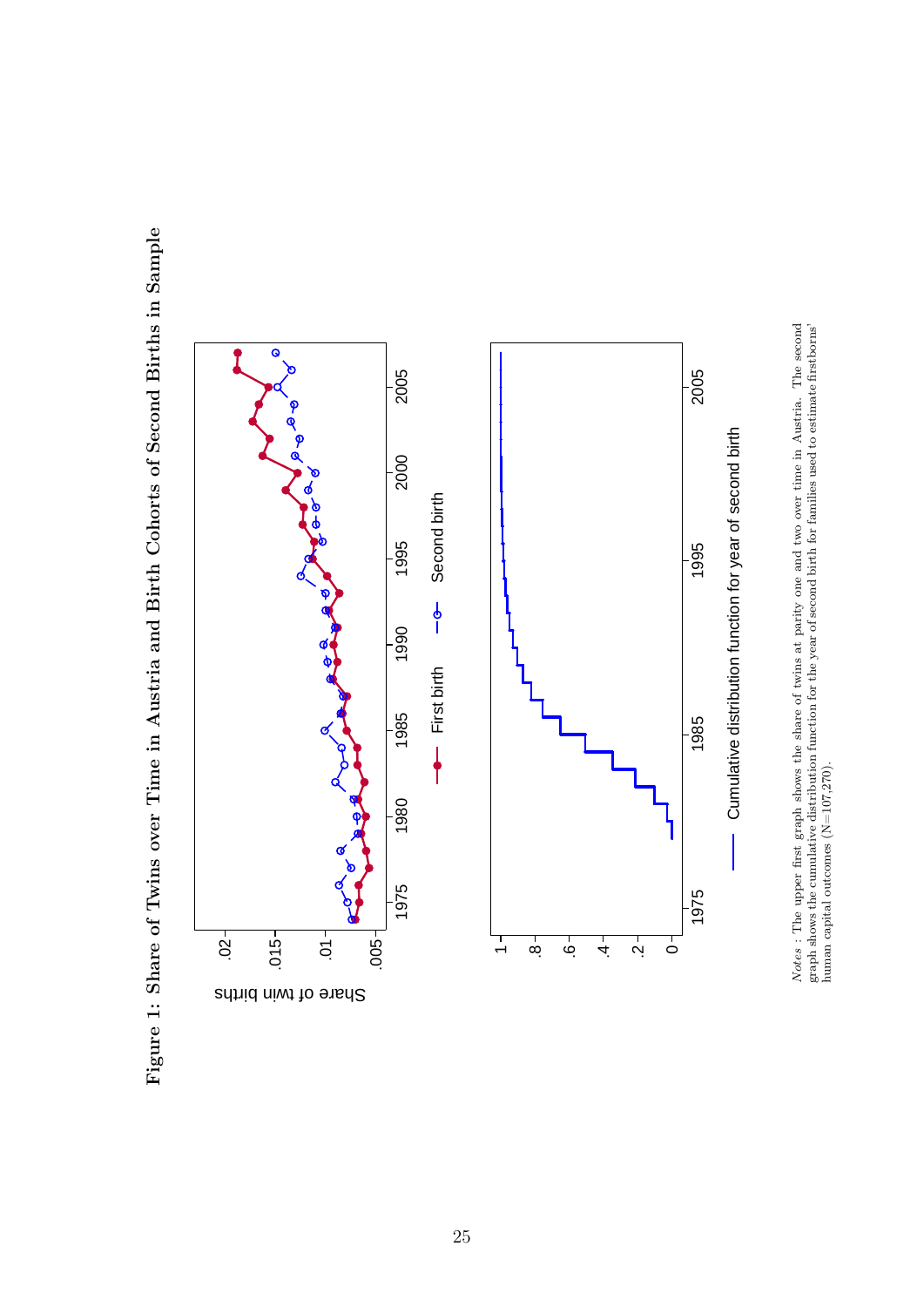



26

Figure 2: Distributions of Key Variables Figure 2: Distributions of Key Variables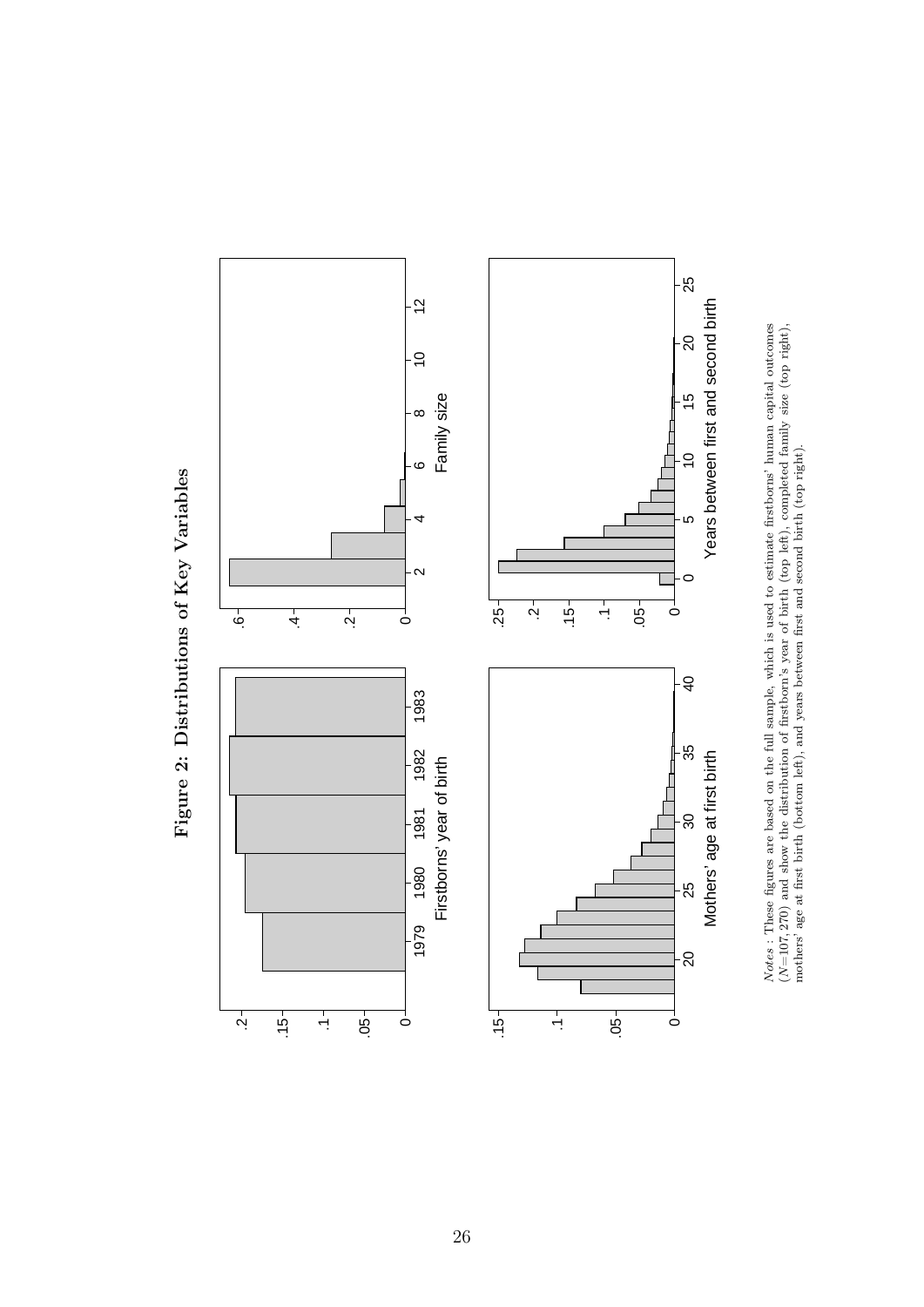|                                                                                                                                                                                                                                                                 | Table 2: First Stage Relationships                   |                                       |                            |
|-----------------------------------------------------------------------------------------------------------------------------------------------------------------------------------------------------------------------------------------------------------------|------------------------------------------------------|---------------------------------------|----------------------------|
|                                                                                                                                                                                                                                                                 | $\widehat{\Xi}$                                      | $\widehat{\Omega}$                    | $\widehat{\mathbb{G}}$     |
| twin $2$                                                                                                                                                                                                                                                        | [0.740, 0.815]<br>7777                               |                                       |                            |
| same sex                                                                                                                                                                                                                                                        |                                                      | [0.052, 0.070]<br>0.061               |                            |
| girl 1,2                                                                                                                                                                                                                                                        |                                                      |                                       | [0.066, 0.092]<br>0.079    |
| boy $1,2$                                                                                                                                                                                                                                                       |                                                      |                                       | [0.031, 0.056]<br>0.043    |
| F-statistics on weak $IV(s)^a$<br>Mean of dependent var.<br>No. of observations                                                                                                                                                                                 | $1,004.4^a / 1,673.2^b$<br>107,270<br>$\frac{5}{25}$ | $178.9^a / 178.8^b$<br>106,346<br>2.5 | 106,346<br>$96.7^c$<br>2.5 |
| sibship and (3) sex-specific same-sex sibship on completed family size (i e _mumber of children). Each specification controls<br>Notes: This table summarizes the least square estimation of the effect of $(1)$ a twin birth at second birth, $(2)$ a same-sex |                                                      |                                       |                            |

 $B_{\alpha}$ lationships  $\epsilon$  $\overline{c}$  $\ddot{\phantom{0}}$  $\mathbf{E}$  $\dot{\epsilon}$  $T_{\rm orb}$ 

sibship, and (3) sex-specific same-sex sibship on completed family size (i.e. number of children). Each specification controls for the firstborn's year of birth and mother's age at first and second birth. We consider a 95 based on robust standard errors, allowing for heteroskedasticity of unknown form in the brackets below: a Cragg-Donald F sibship, and (3) sex-specific same-sex sibship on completed family size (i.e. number of children). Each specification controls for the firstborn's year of birth and mother's age at first and second birth. We consider a 95 percent confidence interval, statistic; b Kleibergen-Paap Wald F statistic; and the c Angrist-Pischke multivariate F Test of excluded IVs. The different number of observations for the twin and the same-sex sibship IV occur because twin births are excluded from the same sex specifications. specifications.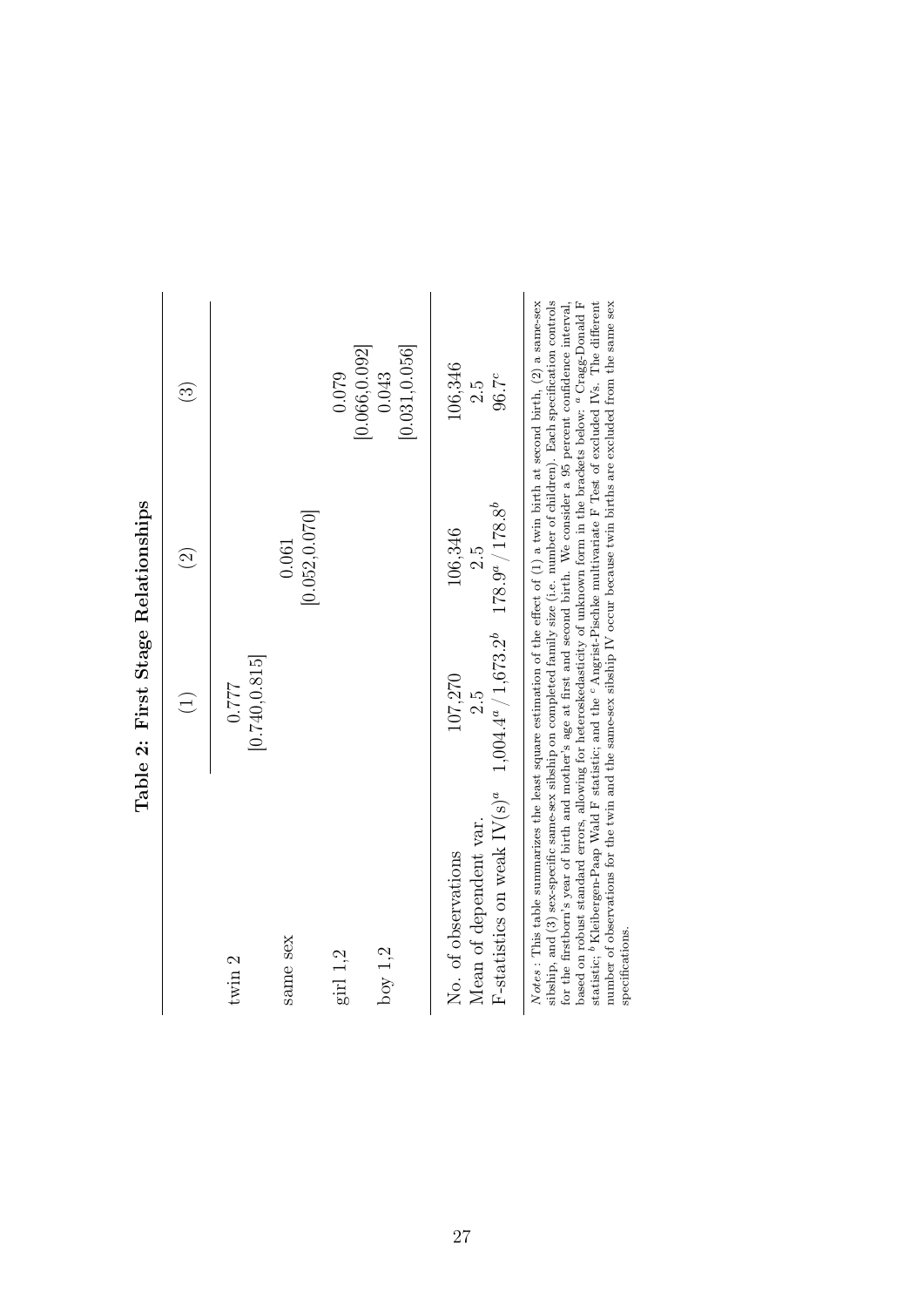Table 3: The Effect of Family Size on Firstborns' Human Capital Outcomes Table 3: The Effect of Family Size on Firstborns' Human Capital Outcomes

|                                                                                                                                                                                                                                                                                                                                                                                                                                                                                                                                                                                                                                                                                                                                                                                                                                                                                                                                                                                                                                                                                                                                                         |       |                                |                               |                               | TWIN IV                                     |                                                                                                                                |                               | SAME-SEX SIBSHIP IV           |                                |
|---------------------------------------------------------------------------------------------------------------------------------------------------------------------------------------------------------------------------------------------------------------------------------------------------------------------------------------------------------------------------------------------------------------------------------------------------------------------------------------------------------------------------------------------------------------------------------------------------------------------------------------------------------------------------------------------------------------------------------------------------------------------------------------------------------------------------------------------------------------------------------------------------------------------------------------------------------------------------------------------------------------------------------------------------------------------------------------------------------------------------------------------------------|-------|--------------------------------|-------------------------------|-------------------------------|---------------------------------------------|--------------------------------------------------------------------------------------------------------------------------------|-------------------------------|-------------------------------|--------------------------------|
|                                                                                                                                                                                                                                                                                                                                                                                                                                                                                                                                                                                                                                                                                                                                                                                                                                                                                                                                                                                                                                                                                                                                                         |       | $\widehat{\Omega}$             | $\widehat{\mathbf{e}}$        | $(\pm)$                       | $\widetilde{5}$                             | $\widehat{\mathbf{e}}$                                                                                                         | $(\zeta)$                     | $\circledS$                   | $\widehat{e}$                  |
|                                                                                                                                                                                                                                                                                                                                                                                                                                                                                                                                                                                                                                                                                                                                                                                                                                                                                                                                                                                                                                                                                                                                                         | Mean  | <b>OLS</b>                     | Bayesian                      | 2SLS                          | Bayesian IV<br>$\operatorname{Standardard}$ | Semi-parametric<br>Bayesian IV                                                                                                 | 2SLS                          | Bayesian IV<br>Standard       | Semi-parametric<br>Bayesian IV |
| College attendance                                                                                                                                                                                                                                                                                                                                                                                                                                                                                                                                                                                                                                                                                                                                                                                                                                                                                                                                                                                                                                                                                                                                      | 0.29  | $[-0.015, -0.009]$<br>$-0.012$ | $[-0.017,-0.012]$<br>$-0.015$ | $-0.067, 0.004$<br>$-0.031$   | $[-0.046, 0.035]$<br>$-0.04$                | $[-0.002, 0.001]$<br>0.0002                                                                                                    | $[-0.055, 0.113]$<br>0.029    | $[-0.055,-0.051]$<br>$-0.053$ | $[-0.004, 0.003]$<br>$-0.0035$ |
| Employment                                                                                                                                                                                                                                                                                                                                                                                                                                                                                                                                                                                                                                                                                                                                                                                                                                                                                                                                                                                                                                                                                                                                              | 0.80  | $[-0.021, -0.014]$<br>$-0.017$ | $[-0.017,-0.014]$<br>$-0.015$ | $[-0.057, 0.011]$<br>$-0.023$ | [0.004, 0.014]<br>0.009                     | $[-0.002, 0.002]$<br>0.0009                                                                                                    | $[-0.104, 0.057]$<br>$-0.024$ | [0.012, 0.016]<br>0.014       | $[-0.001, 0.002]$<br>0.0005    |
| White-collar                                                                                                                                                                                                                                                                                                                                                                                                                                                                                                                                                                                                                                                                                                                                                                                                                                                                                                                                                                                                                                                                                                                                            | 0.71  | $[-0.038,-0.029]$<br>$-0.033$  | $[-0.037, 0.032]$<br>$-0.034$ | $[-0.038, 0.045]$<br>0.003    | $[-0.036, 0.023]$<br>$-0.029$               | $[-0.003, 0.001]$<br>$-0.0008$                                                                                                 | [0.001, 0.185]<br>0.093       | $[-0.033,-0.028]$<br>$-0.031$ | $[-0.001, 0.001]$<br>$-0.0007$ |
| Wage                                                                                                                                                                                                                                                                                                                                                                                                                                                                                                                                                                                                                                                                                                                                                                                                                                                                                                                                                                                                                                                                                                                                                    | 83.71 | $[-1.993, -1.358]$<br>$-1.675$ | $[-2.02,-1.63]$<br>$-1.827$   | $-0.517, 6.047$<br>2.765      | $[-1.98,-0.93]$<br>$-1.45$                  | $[-6.74, 11.79]$<br>2.72                                                                                                       | $[-3.814, 11.285]$<br>3.736   | $[-2.29,-1.88]$<br>$-2.08$    | $[-10.20, 3.04]$<br>$-3.34$    |
| (3) show the OLS estimates and Bayesian linear regression results. Columns (4) to (6) show the estimation results for the twin IV using 2SLS, a Standard Bayesian IV, and a semi-parametric<br>intervals for the Bayesian results are shown in brackets. The number of observations for college attendance and employment are 107,270 in columns (1) to (6) and 106,346 in columns (7) to<br>Notes : This table summarizes the effects of family size on firstborns' educational and labor market outcomes. The means of dependent variables are shown in column $(1)$ , columns $(2)$ and<br>Bayesian IV approach. Columns (7) to (9) show the same for the same-sex sibship IV. Each cell represents the results from a separate regression controlling for a firstborn's year of birth<br>and mother's age at first and second birth. The 95 percent confidence intervals based on robust standard errors, allowing for heteroskedasticity of unknown form, and the 95 percent HPD<br>(9). The white-collar indicator and wage is only available for a subsample<br>for white-collar and 83,303 (columns $(1)-(6)$ ) and 82,606 (columns $(7)-(9)$ ) |       |                                |                               | for wage regressions.         |                                             | of individuals. Here, the respective number of observations is $77,488$ (columns $(1)-(6)$ ) and $76,836$ (columns $(7)-(9)$ ) |                               |                               |                                |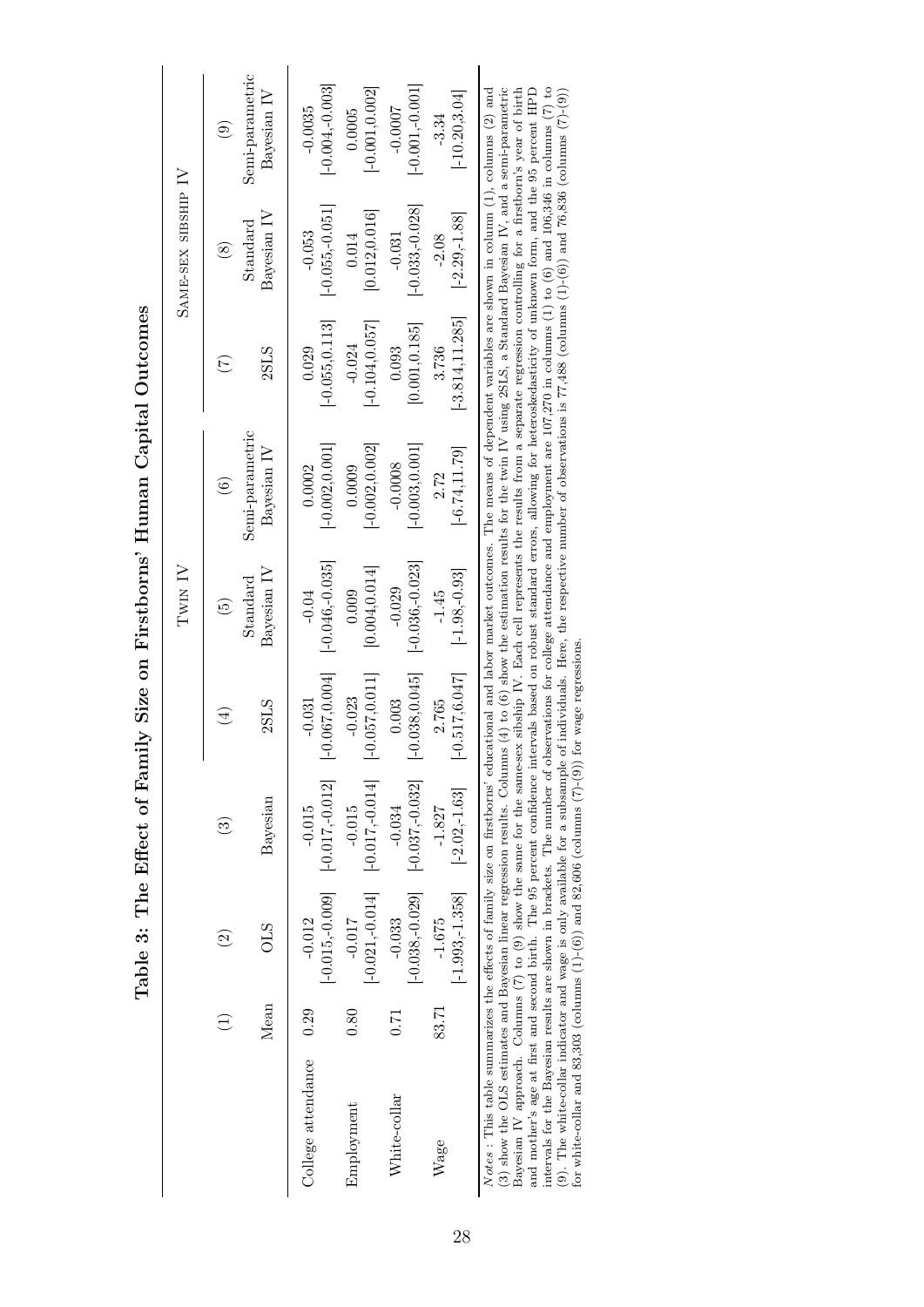

employment using the twin IV, the bottom left panel summarizes the estimates for college attendance using the same-sex sibship IV, and the bottom<br>right panel summarizes the estimates for employment using the same-sex sibs Notes : The bar graphs summarize our estimation results for two outcomes based on two different IVs, along with comparable estimates from Angrist *et al.* (2010). The top, left panel summarizes the estimates for college attendance using the twin IV, the top right panel summarizes the estimates for Angrist *et a.* (2010), the second bar captures our 25LS estimate, the third bar captures our standard Bayesian IV estimate, and the fourth bar shows our<br>semi-parametric Bayesian IV estimate. The whiskers in each bar show et al. (2010). The top, left panel summarizes the estimates for college attendance using the twin IV, the top right panel summarizes the estimates for employment using the twin IV, the bottom left panel summarizes the estimates for college attendance using the same-sex sibship IV, and the bottom  $\frac{1}{2}$ . right panel summarizes the estimates for employment using the same-sex sibship IV. In each graph, the first bar displays the results obtained from  $\frac{1}{n}$ Angrist et al. (2010), the second bar captures our 2SLS estimate, the third bar captures our standard Bayesian IV estimate, and the fourth bar shows our N otes : The bar graphs summarize our estimation results for two outcomes based on two different IVs, along with comparable estimates from Angrist semi-parametric Bayesian IV estimate. The whiskers in each bar show the 95 percent confidence intervals or the highest posterior density (HPD) intervals, in the case of Bayesian estimate.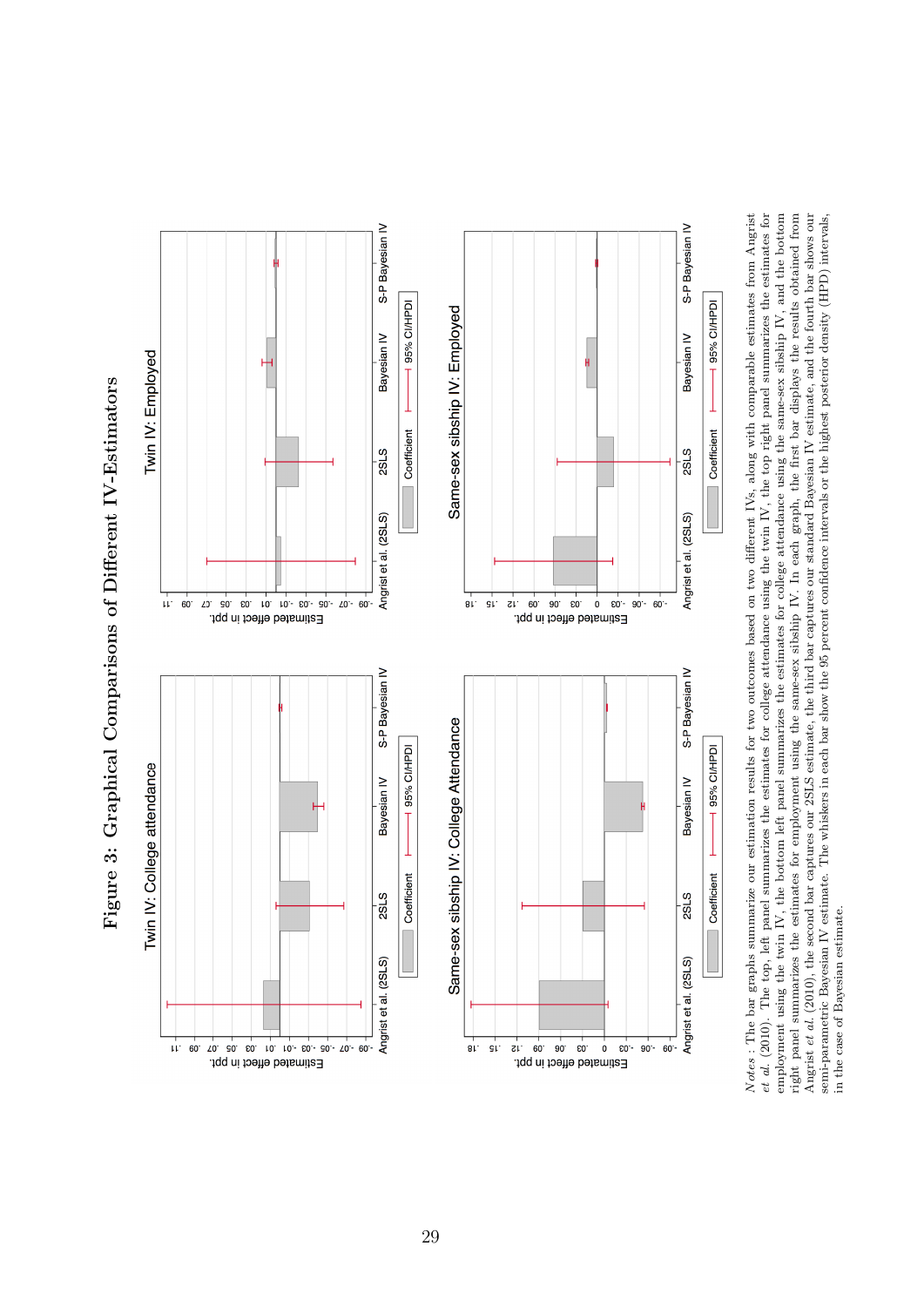|                  |        |                    |                 |                      | Twin IV                 |                                |                       | SAME-SEX SIBSHIP IV     |                                |
|------------------|--------|--------------------|-----------------|----------------------|-------------------------|--------------------------------|-----------------------|-------------------------|--------------------------------|
|                  |        | $\widehat{\Omega}$ | වි              | $(\pm)$              | $\widetilde{5}$         | $\odot$                        | $(\overline{7})$      | $\circledS$             | $\widehat{e}$                  |
|                  | Mean   | <b>OLS</b>         | Bayesian        | 2SLS                 | Bayesian IV<br>Standard | Semi-parametric<br>Bayesian IV | 2SLS                  | Standard<br>Bayesian IV | Semi-parametric<br>Bayesian IV |
| Total expend.    | 583.88 | $-1.802$           | 2.52            | $-75.435$            | $-0.74$                 | 15.72                          | 136.423               | 2.26                    | 69.93                          |
|                  |        | $-35.315, 31.711$  | $[-3.50, 8.57]$ | $[-226.133, 75.264]$ | $[-19.02, 18.94]$       | $[-19.43, 51.74]$              | $[-607.917, 880.762]$ | $[-14.41, 19.88]$       | $[-235.58, 329.32]$            |
| Med. attendance  | 218.56 | 1.365              | 0.45            | 4.152                | 2.41                    | 11.28                          | 91.952                | 4.70                    | $-26.50$                       |
|                  |        | $[-3.226, 5.957]$  | $[-0.51, 1.41]$ | $[-41.082, 49.386]$  | $[-7.75, 13.11]$        | $[-15.94, 37.55]$              | $-26.640,210.544$     | $[-0.45, 9.56]$         | $[-219.81, 137.72]$            |
| Drug use         | 86.60  | $-9.691$           | $-4.45$         | $-16.328$            | $-3.60$                 | 2.02                           | $-74.039$             | $-8.98$                 | $-0.28$                        |
|                  |        | $-19.608, 0.227$   | $[-6.67,-2.21]$ | $[-71.790, 39.134]$  | $-20.56, 13.34$         | $[-1.78, 5.86]$                | $-354.862,206.784$    | $[-19.92, 1.73]$        | $[-72.49, 60.88]$              |
| Days in hospital | Ē      | 0.034              | 0.044           | $-0.125$             | $-0.008$                | 0.00002                        | $-0.301$              | 0.035                   | $-0.024$                       |
|                  |        | $[-0.094, 0.162]$  | [0.015, 0.068]  | $[-0.647, 0.396]$    | $[-0.29, 0.28]$         | $[-0.01, 0.011]$               | $[-3.062, 2.460]$     | $[-0.09, 0.17]$         | $[-0.10, 0.03]$                |

Table 4: The Effect of Family Size on Firstborns' Health Outcomes Table 4: The Effect of Family Size on Firstborns' Health Outcomes

and Bayesian linear regression results. Columns (4) to (6) show the estimation results for the twin IV using 2SLS, a Standard Bayesian IV, and a semi-parametric Bayesian IV approach. Columns (7) to (9) show the same-sex s Notes: This table summarizes the effects of family size on firstborms' health outcomes. The means of the dependent variables are shown in column  $(1)$ , and columns  $(2)$  and  $(3)$  show the OLS estimates Notes : This table summarizes the effects of family size on firstborns' health outcomes. The means of the dependent variables are shown in column (1), and columns (2) and (3) show the OLS estimates and Bayesian linear regression results. Columns (4) to (6) show the estimation results for the twin IV using 2SLS, a Standard Bayesian IV, and a semi-parametric Bayesian IV approach. Columns (7) to (9) show the same for the same-sex sibship IV. Each cell represents results from a separate regression controlling for firstborn's year of birth and mother's age at first and second birth. The 95 percent confidence intervals based on robust standard errors allowing for heteroskedasticity of unknown form and the 95 percent HPD intervals for Bayesian results are shown in brackets. The number of observations is 17,746 in columns (1) to (6) and 17,577 in columns (7) to (9).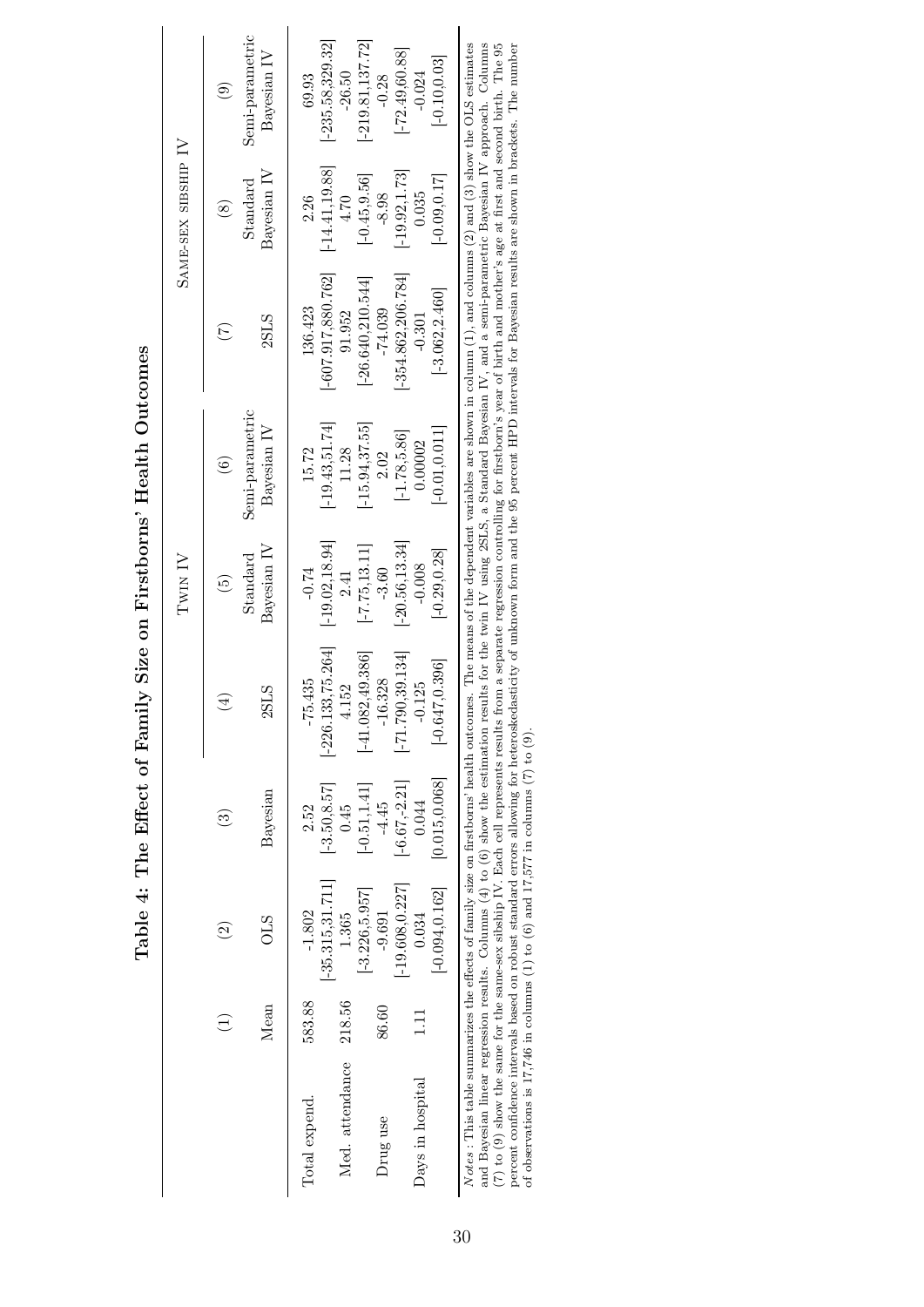|                                                                                                                                                                                                                                                                                                                                                                                                                                                                                                                                                                                                                                                                                              |                 |                                |                                     |                               | Twin IV                        |                                |                               | SAME-SEX SIBSHIP IV                                  |                                 |
|----------------------------------------------------------------------------------------------------------------------------------------------------------------------------------------------------------------------------------------------------------------------------------------------------------------------------------------------------------------------------------------------------------------------------------------------------------------------------------------------------------------------------------------------------------------------------------------------------------------------------------------------------------------------------------------------|-----------------|--------------------------------|-------------------------------------|-------------------------------|--------------------------------|--------------------------------|-------------------------------|------------------------------------------------------|---------------------------------|
|                                                                                                                                                                                                                                                                                                                                                                                                                                                                                                                                                                                                                                                                                              | $\widehat{\Xi}$ | $\odot$                        | $\odot$                             | $\left( 4\right)$             | $\widetilde{\mathfrak{G}}$     | $\widehat{\mathbf{e}}$         | $\mathfrak{S}$                | $\circledast$                                        | $\widehat{e}$                   |
|                                                                                                                                                                                                                                                                                                                                                                                                                                                                                                                                                                                                                                                                                              | Mean            | <b>OLS</b>                     | Bayesian                            | 2SLS                          | Bayesian IV<br>Standard        | Semi-parametric<br>Bayesian IV | 2SLS                          | Bayesian IV<br>Standard                              | Semi-parametric<br>Bayesian IV  |
| Panel A: Compulsory schooling only                                                                                                                                                                                                                                                                                                                                                                                                                                                                                                                                                                                                                                                           |                 |                                |                                     |                               |                                |                                |                               |                                                      |                                 |
| College attendance                                                                                                                                                                                                                                                                                                                                                                                                                                                                                                                                                                                                                                                                           | 0.11            | $[-0.014,-0.005]$<br>$-0.009$  | $[-0.012, -0.006]$<br>$-0.009$      | $[-0.054, 0.053]$<br>$-0.000$ | $[-0.021, -0.008]$<br>$-0.013$ | $[-0.001, 0.003]$<br>0.0004    | $[-0.111, 0.168]$<br>0.028    | $[-0.020, -0.015]$<br>$-0.018$                       | $[-0.003, 0.001]$<br>$-0.0004$  |
| Employment                                                                                                                                                                                                                                                                                                                                                                                                                                                                                                                                                                                                                                                                                   | 0.78            | $[-0.027, -0.014]$<br>$-0.021$ | $[-0.024, 0.017]$<br>$-0.020$       | $[-0.198,-0.038]$<br>$-0.118$ | [0.011, 0.040]<br>0.024        | $[-0.004, 0.004]$<br>0.001     | $[-0.244, 0.134]$<br>$-0.055$ | [0.033, 0.040]<br>0.037                              | $[-0.008,-0.001]$<br>$-0.005$   |
| White-collar                                                                                                                                                                                                                                                                                                                                                                                                                                                                                                                                                                                                                                                                                 | 0.56            | $[-0.048,-0.030]$<br>$-0.039$  | $[-0.027, -0.016]$<br>$-0.022$      | $[-0.052, 0.146]$<br>0.047    | $[-0.006, 0.028]$<br>0.019     | $[-0.005, 0.005]$<br>$-0.0002$ | $[-0.068, 0.427]$<br>0.180    | [0.024, 0.035]<br>0.030                              | $[-0.005, 0.005]$<br>0.001      |
| Wage                                                                                                                                                                                                                                                                                                                                                                                                                                                                                                                                                                                                                                                                                         | 78.78           | $[-1.923,-0.765]$<br>$-1.344$  | $[-0.995, 0.166]$<br>$-0.165$       | [0.371, 12.617]<br>6.494      | [2.748, 4.695]<br>3.726        | $[-15.688, 15.748]$<br>0.294   | $[-14.725, 16.239]$<br>0.757  | [4.007, 4.662]<br>4.333                              | $[-13.721, 14.813]$<br>$-1.106$ |
| Panel B: Graduates from low track                                                                                                                                                                                                                                                                                                                                                                                                                                                                                                                                                                                                                                                            |                 |                                |                                     |                               |                                |                                |                               |                                                      |                                 |
| College attendance                                                                                                                                                                                                                                                                                                                                                                                                                                                                                                                                                                                                                                                                           | 0.25            | $[-0.024, 0.014]$<br>$-0.019$  | $[-0.015, -0.008]$<br>$-0.012$      | $[-0.086, 0.016]$<br>$-0.035$ | $[-0.039, 0.022]$<br>$-0.031$  | $[-0.011,-0.0002]$<br>$-0.005$ | $[-0.141, 0.134]$<br>$-0.004$ | $[-0.037, -0.031]$<br>$-0.034$                       | $[-0.003, 0.0002]$<br>$-0.002$  |
| Employment                                                                                                                                                                                                                                                                                                                                                                                                                                                                                                                                                                                                                                                                                   | 0.80            | $[-0.018,-0.009]$<br>$-0.014$  | ī٥<br>$[-0.021, -0.01]$<br>$-0.018$ | $[-0.019, 0.075]$<br>0.028    | [0.027, 0.043]<br>0.035        | $[-0.004, 0.003]$<br>0.0002    | $[-0.175, 0.088]$<br>$-0.044$ | [0.044, 0.050]<br>0.047                              | $[-0.003, 0.002]$<br>0.000      |
| White-collar                                                                                                                                                                                                                                                                                                                                                                                                                                                                                                                                                                                                                                                                                 | 0.72            | $[-0.040,-0.027]$<br>$-0.034$  | $[-0.018,-0.009]$<br>$-0.014$       | $[-0.091, 0.030]$<br>$-0.030$ | [0.009, 0.031]<br>0.020        | $[-0.003, 0.003]$<br>$-0.000$  | $[-0.181, 0.104]$<br>$-0.038$ | [0.035, 0.043]<br>0.039                              | $[-0.003, 0.003]$<br>$-0.000$   |
| Wage                                                                                                                                                                                                                                                                                                                                                                                                                                                                                                                                                                                                                                                                                         | 82.90           | $[-1.923,-0.983]$<br>$-1.453$  | $[-0.064, 0.534]$<br>0.234          | $[-6.047, 3.047]$<br>$-1.500$ | [2.723, 4.348]<br>3.513        | $[-11.018, 16.515]$<br>3.958   | $[-7.980, 14.963]$<br>3.492   | [5.460, 6.031]<br>5.746                              | $[-15.843, 14.375]$<br>$-2.941$ |
| Panel C: Graduates from high track                                                                                                                                                                                                                                                                                                                                                                                                                                                                                                                                                                                                                                                           |                 |                                |                                     |                               |                                |                                |                               |                                                      |                                 |
| college attendance                                                                                                                                                                                                                                                                                                                                                                                                                                                                                                                                                                                                                                                                           | 0.64            | $[-0.008, 0.014]$<br>0.003     | [0.004, 0.018]<br>0.011             | $[-0.130, 0.107]$<br>$-0.012$ | $[-0.0001, 0.037]$<br>0.018    | $[-0.012, 0.004]$<br>$-0.001$  | $[-0.244, 0.264]$<br>0.010    | [0.017, 0.031]<br>0.024                              | $[-0.005, 0.006]$<br>0.000      |
| Employment                                                                                                                                                                                                                                                                                                                                                                                                                                                                                                                                                                                                                                                                                   | 0.79            | $[-0.027,-0.007]$<br>$-0.017$  | $[-0.021, -0.008]$<br>$-0.014$      | $[-0.166, 0.055]$<br>$-0.055$ | [0.026, 0.060]<br>0.043        | $[-0.005, 0.005]$<br>0.000     | $[-0.292, 0.197]$<br>$-0.048$ | [0.048, 0.060]<br>0.054                              | $[-0.002, 0.006]$<br>0.000      |
| White-collar                                                                                                                                                                                                                                                                                                                                                                                                                                                                                                                                                                                                                                                                                 | 0.90            | $[-0.019, -0.000]$<br>$-0.009$ | $[-0.009, 0.004]$<br>$-0.002$       | $[-0.074, 0.108]$<br>0.017    | [0.017, 0.052]<br>0.035        | $[-0.017, 0.005]$<br>$-0.007$  | $[-0.030, 0.209]$<br>0.089    | [0.059, 0.072]<br>0.065                              | $[-0.003, 0.006]$<br>0.000      |
| Wage                                                                                                                                                                                                                                                                                                                                                                                                                                                                                                                                                                                                                                                                                         | 86.81           | $[-2.648,-0.406]$<br>$-1.527$  | [1.816, 3.314]<br>2.564             | $[-6.516, 16.692]$<br>5.088   | [5.304, 9.176]<br>7.314        | $[-31.737, 36.338]$<br>5.007   | $[-8.783, 37.109]$<br>14.163  | [8.615, 10.083]<br>9.345                             | $[-21.705, 23.239]$<br>0.075    |
| (1), columns (2) and (3) show the OLS estimates and Bayesian linear regression results. Columns (4) to (6) show the estimation results for the twin IV using 28LS, a Standard Bayesian IV, and<br>a semi-parametric Bayesian IV approach, and columns (7) to (9) show the same for the same-sex sibship IV. Bach cell represents results from a separate regression controlling for firstborn's year<br>of birth and mother's age a<br>This table summarizes the effects of family size on firstborns' educational and labor market outcomes by mothers' educational attainment. The means of the dependent variables are in column<br>intervals for Bavesian results are in brackets below. |                 |                                |                                     |                               |                                |                                |                               | separate regression controlling for firstborn's year |                                 |